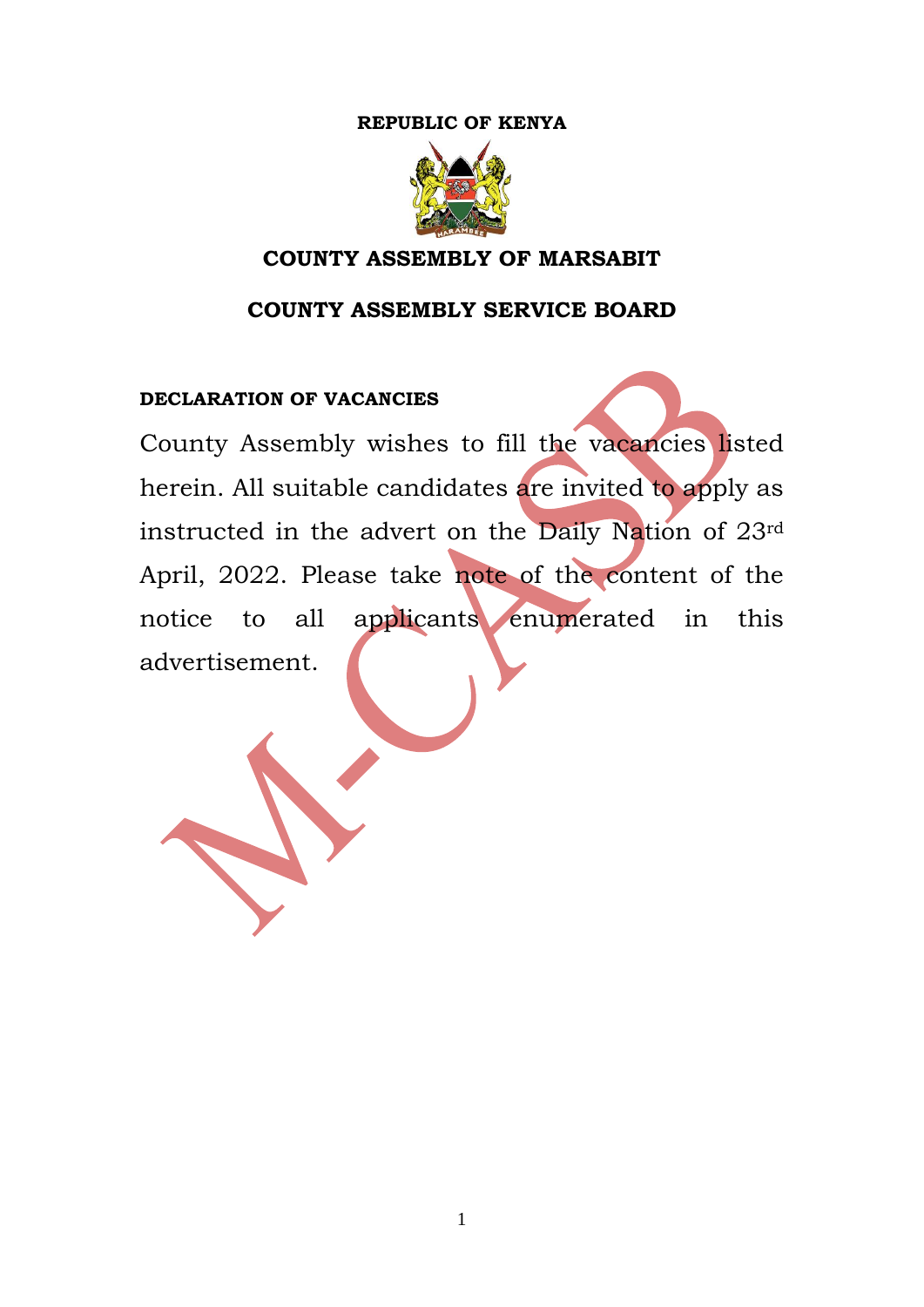## **Contents**

| CLERK OF THE COUNTY ASSEMBLY, JOB GRADE "S" /CASB 2: ONE (1)<br>POST - V/NO. CAM/HR/1/2022.                         |
|---------------------------------------------------------------------------------------------------------------------|
| DEPUTY CLERK OF THE COUNTY ASSEMBLY, JOB GRADE "R" /CASB 3:                                                         |
| SENIOR ADMINISTRATION OFFICER, JOB GRADE "L"/CASB 8: ONE (1)                                                        |
| SENIOR FINANCE OFFICER, JOB GRADE "L"/CASB 8: ONE (1) POST - V/NO.<br>CAM/HR/4/2022                                 |
| FISCAL ANALYST I, JOB GRADE "K"/CASB 9: ONE (1) POST - V/NO.<br>CAM/HR/5/2022.                                      |
| SENIOR RECORDS MANAGEMENT OFFICER, JOB GROUP 'L'/ CASB 8: ONE                                                       |
| CHIEF HUMAN RESOURCE MANAGEMENT OFFICER, JOB GRADE "M"/                                                             |
| SENIOR LEGAL OFFICER, JOB GRADE "L"/ CASB 8: ONE (1) POST - V/NO.                                                   |
| PRINCIPAL SUPPLY CHAIN MANAGEMENT OFFICER, JOB GRADE                                                                |
| DIRECTOR - RESEARCH, HANSARD AND ICT SERVICES, JOB GRADE                                                            |
| ASSISTANT DIRECTOR - LEGISLATIVE, PROCEDURAL & COMMITTEE<br>SERVICES, JOB GRADE "P" / CASB 5: TWO (2) POSTS - V/NO. |
| LIBRARIAN I, JOB GRADE "K"/CASB 9: ONE (1) POST - V/NO.                                                             |
| ICT OFFICER I, JOB GRADE "K"/CASB 9: ONE (1) POST - V/NO.<br>CAM/HR/13/2022.<br>$-29-$                              |
| SENIOR SERJEANT-AT-ARMS, JOB GRADE "M"/CASB 7: ONE (1) POST -<br>V/NO. CAM/HR/14/2022                               |
| SERJEANT-AT-ARMS, JOB GRADE "L"/CASB 8: TWO (2) POSTS - V/NO.                                                       |
| CHIEF INTERNAL AUDITOR, JOB GRADE "M"/CASB 7: ONE (1) POST -                                                        |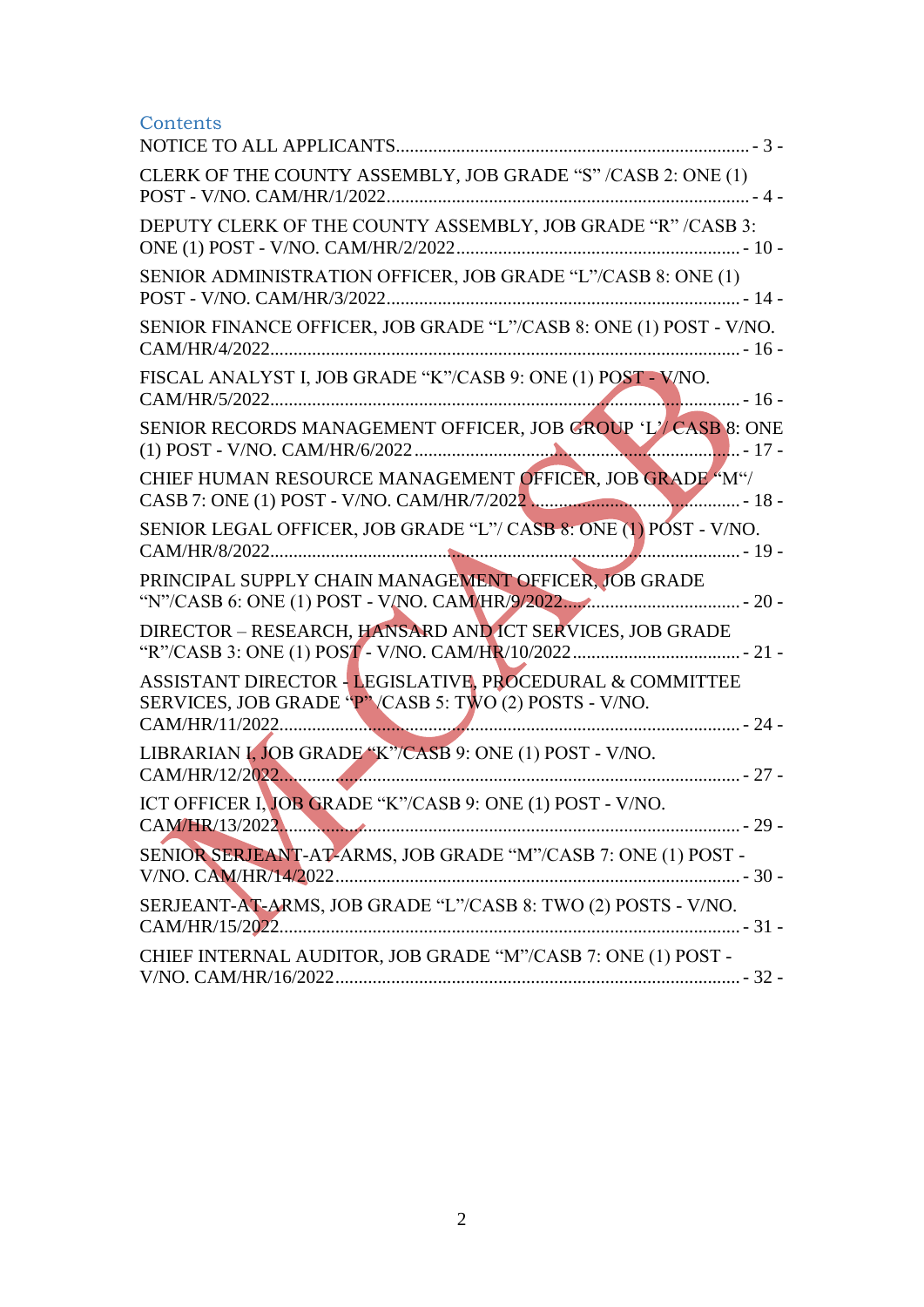#### <span id="page-2-0"></span>**NOTICE TO ALL APPLICANTS**

#### **Please Note and Comply:**

- a. Candidates should provide all the details requested for in the advertisement. It is an offence to include incorrect information in the application.
- b. Interested candidates **MUST** duly fill and submit an "Application for Employment" Form available on County Assembly Website.
- c. Details of academic and professional certificates not obtained by closure of the advert should not be included.
- d. Only shortlisted and successful candidates will be contacted.
- e. Canvassing in any form will lead to automatic disqualification.
- f. Shortlisted candidates shall be required to produce ORIGINALS of their National Identity Card/Passport, Academic and Professional certificates and transcripts during interviews.
- g. It is a criminal offence to present fake certificates/documents.
- h. Applications should reach the Assembly on or before **13th May, 2022 latest 5.00 pm** (East African Time).
- i. The County Assembly is not using the services of any recruitment agency and does not charge any fee at any stage during the recruitment and selection process.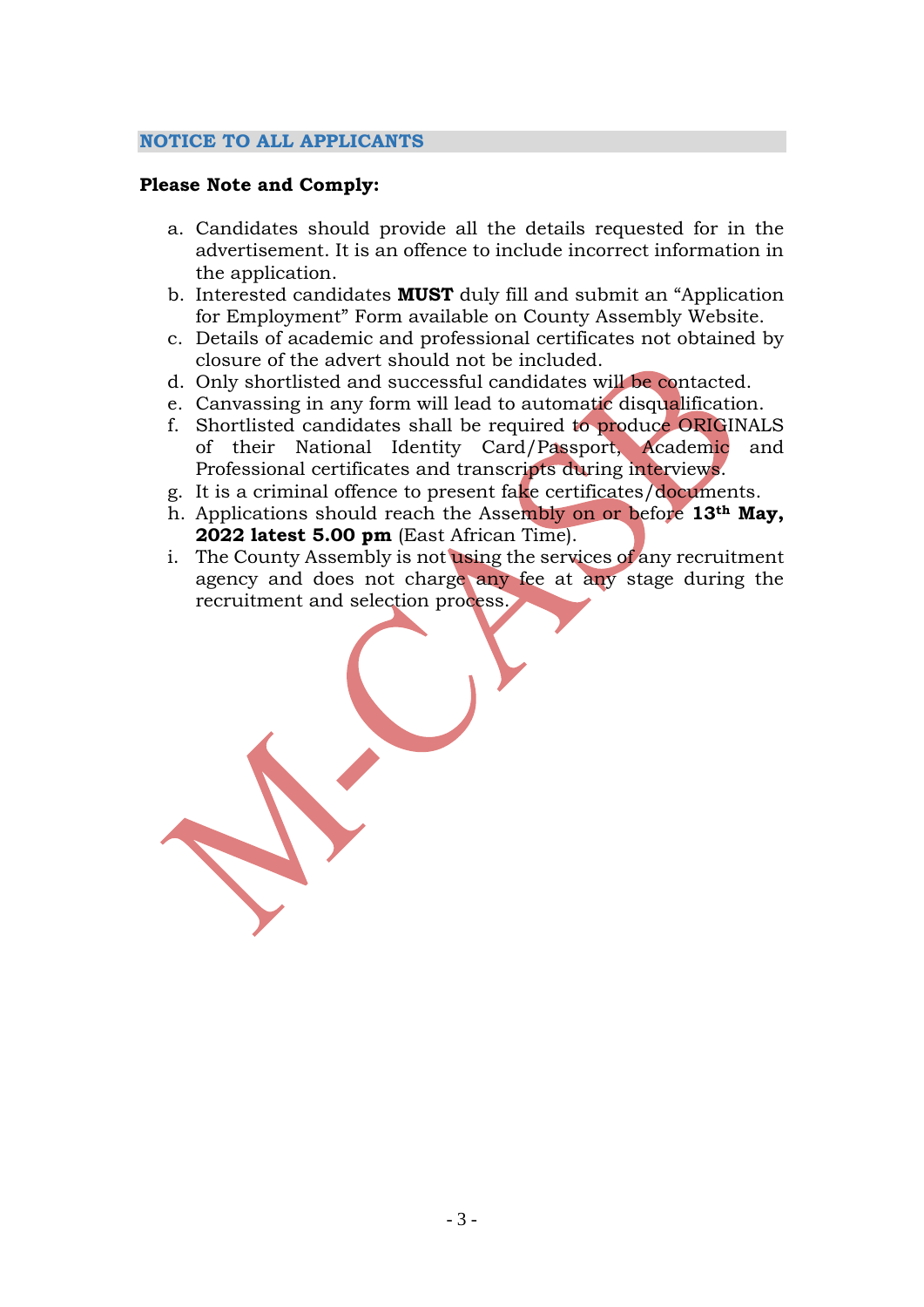### <span id="page-3-0"></span>**CLERK OF THE COUNTY ASSEMBLY, JOB GRADE "S" /CASB 2: ONE (1) POST - V/NO. CAM/HR/1/2022**

### **(a) Duties and Responsibilities**

The Clerk is the Chief Executive Officer; administrative and technical head of the Assembly Service and is responsible to the Speaker and the County Assembly Service Board for the general operations and efficient conduct of the business of the Assembly Service. In this endeavour, the Clerk will generally provide strategic, managerial and procedural direction and support the operations of the County Assembly. The Clerk will be responsible for the initiation, coordination and harmonization of policies, legislation and strategies relating to the development and operation of the County Assembly.

## **I. Managerial / Supervisory Responsibilities**

# **A) As a Secretary to the County Assembly Service Board (County Assembly Services Act No. 24 of 2017 Section 17), the Secretary shall be:**

- i. The chief executive officer of the Board;
- ii. The accounting officer of the Board;
- iii. The administrative head of the Assembly Service;
- iv. The custodian of the Board's records;
- v. Responsible for the execution of the decisions of the Board;
- vi. Assignment of duties and supervision of the staff of the Board;
- vii. The preparation and submission of the programs necessary for the achievement of the Board's mandate for approval by the Board;
- viii. Causing to be kept records of the proceedings and minutes of the meetings of the Board and such other records as the Board may direct;
	- ix. Ensuring staff compliance with public service values, principles and ethics;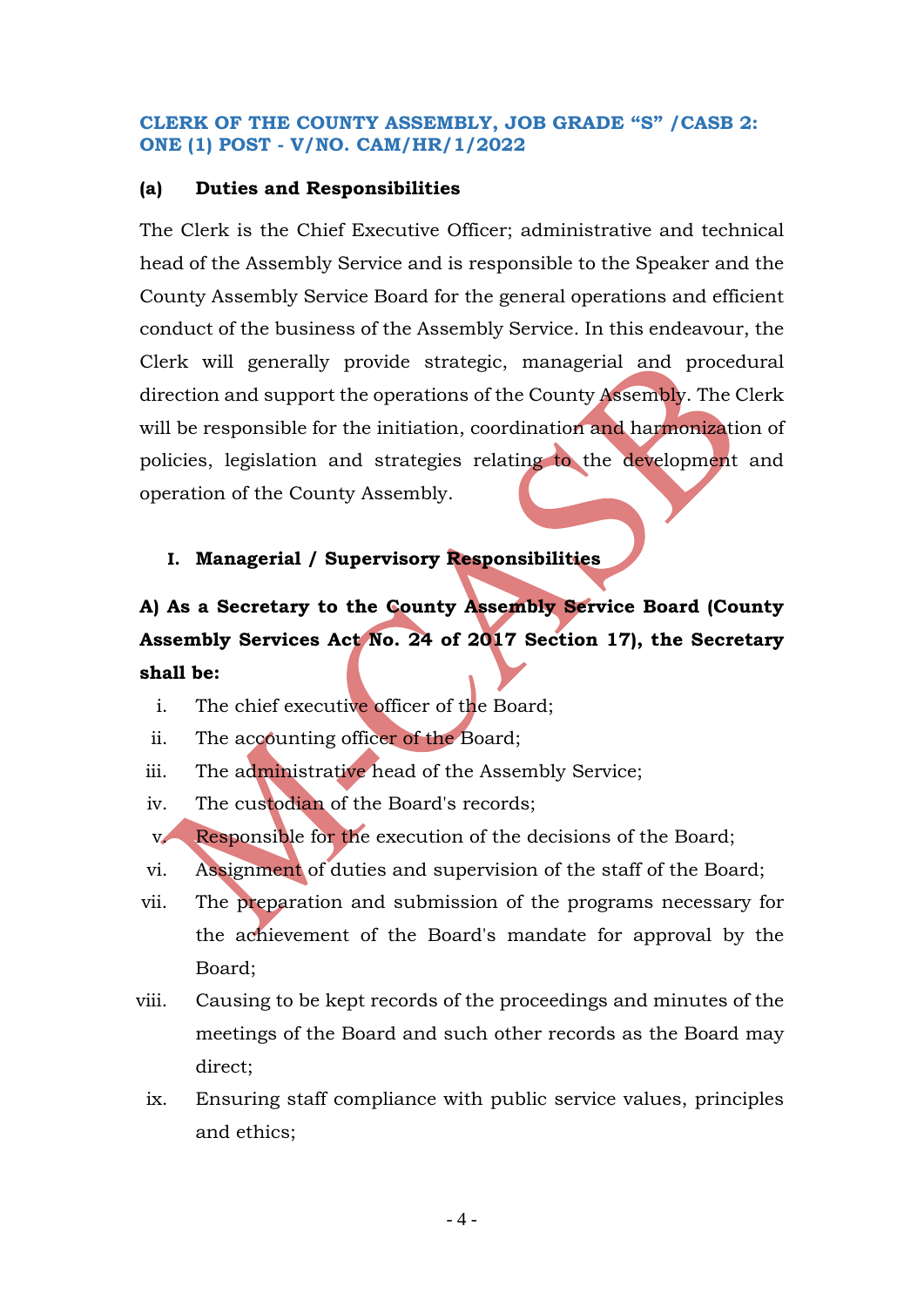- x. Responsible to the chairperson of the Board and the Board for the general working and efficient conduct of business of the County Assembly Service.
- xi. Responsible for the day to day management of the County Assembly Service, and subject to such directions as may be given by the Board;
- xii. Responsible for assigning or delegating functions of the Board to an employee of the County Assembly Service in consultation with the Board;
- xiii. Direct the implementation of resolutions of the County Assembly Service Board.

# **B) Procedural Functions (County Assembly Services Act No. 24 of 2017 Section 20).**

- i. Principal advisor in the provision of expert, non-partisan and impartial advice to the Speaker of the County Assembly, other presiding officers and to all honourable Members on the parliamentary procedures, practices, conventions and traditions;
- ii. Presiding on the first sitting of County Assembly;
- iii. Presiding over the election of County Assembly Speaker;
- iv. Administering oaths of office to the newly elected Members and the Speaker;
- v. Responsible for marshalling all legislative measures passed by the Assembly including certifying Bills passed by the County Assembly;
- vi. Oversee enhanced public understanding and knowledge of the work of the County Assembly and increasing public accessibility;
- vii. Responsible for the drafting of legislative proposals and Bills for enactment by the County Assembly and publishing of such Bills in the County/Kenya gazette;
- viii. Responsible for the development, amendment and implementation of the County Assembly Standing Orders and other Procedural Manuals.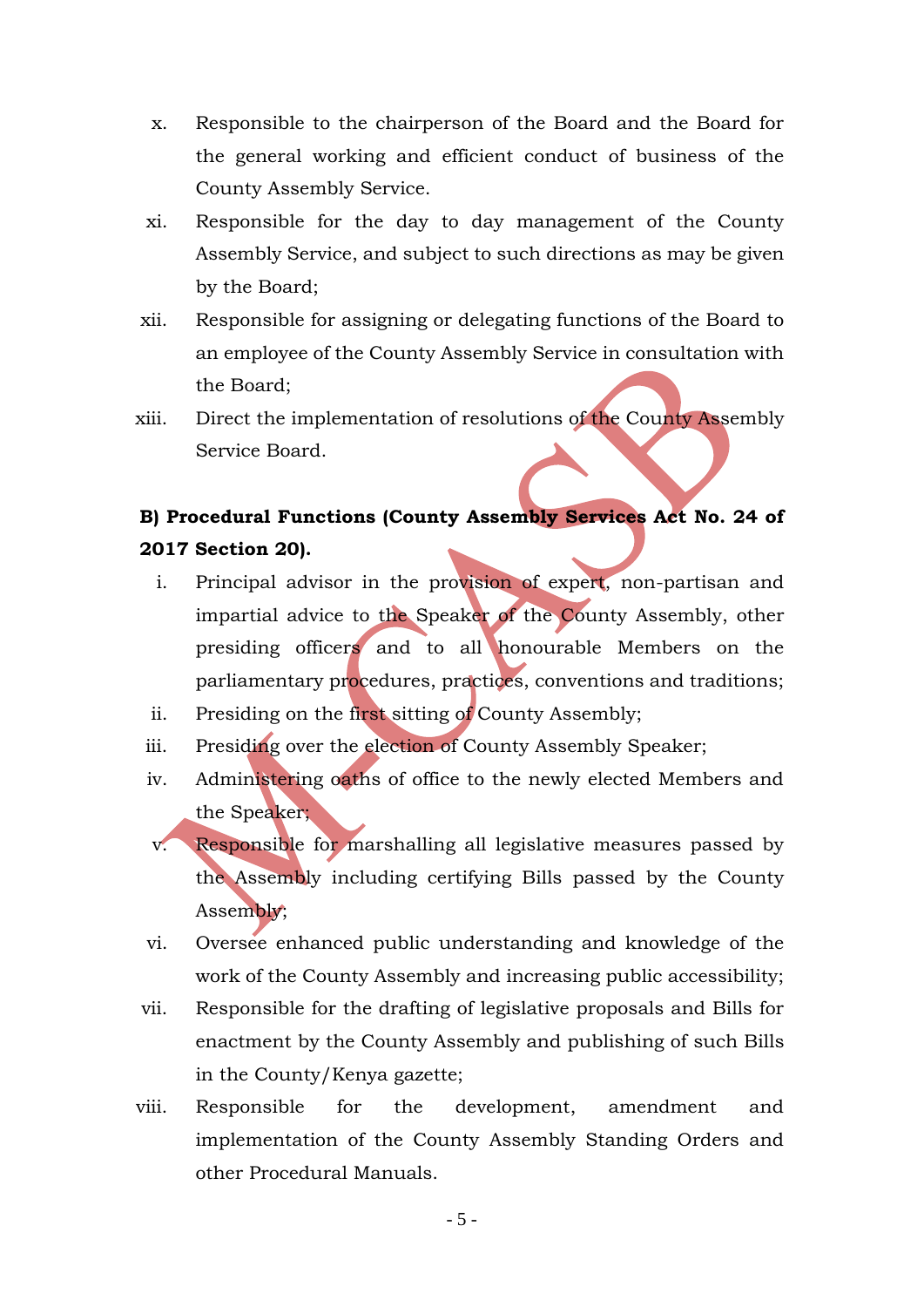#### **C) Strategic Planning and Execution**

- i. Provide leadership and vision to the County Assembly;
- ii. Establish and review strategic priorities of the County Assembly in consultation with the County Assembly Service Board;
- iii. Overall responsibility for formulation and development of County Assembly strategic plan and objectives;
- iv. Spearheading the achievement of the County Assembly strategic objectives as per the approved County Assembly Strategic Plan;
- v. Spearheading the achievement of the County Assembly annual performance contract targets;
- vi. Responsible for development and implementation of the County Assembly annual budget, work plans and procurement plans to ensure the progressive realization of the County Assembly objectives;
- vii. Oversee the formulation, development and implementation of policies for achieving strategic and administrative functioning of the Assembly; and
- viii. Coordinate preparation of annual performance report of the Assembly.

## **D) Corporate Governance**

- i. Overall responsibility for adherence and Compliance to Constitutional, Legal and Regulatory frameworks on the management of public finance by the County Assembly;
- ii. Enforcement of the national values, values and principles of public service and leadership and integrity code of conduct in accordance with articles 10 and 232 of the Constitution of Kenya and POE Act 2003 and LIA (2012);
- iii. Prepare and present various periodic reports for presentation and approval by the County Assembly Service Board;
- iv. Ensure implementation of the County Assembly Service Board recommendations;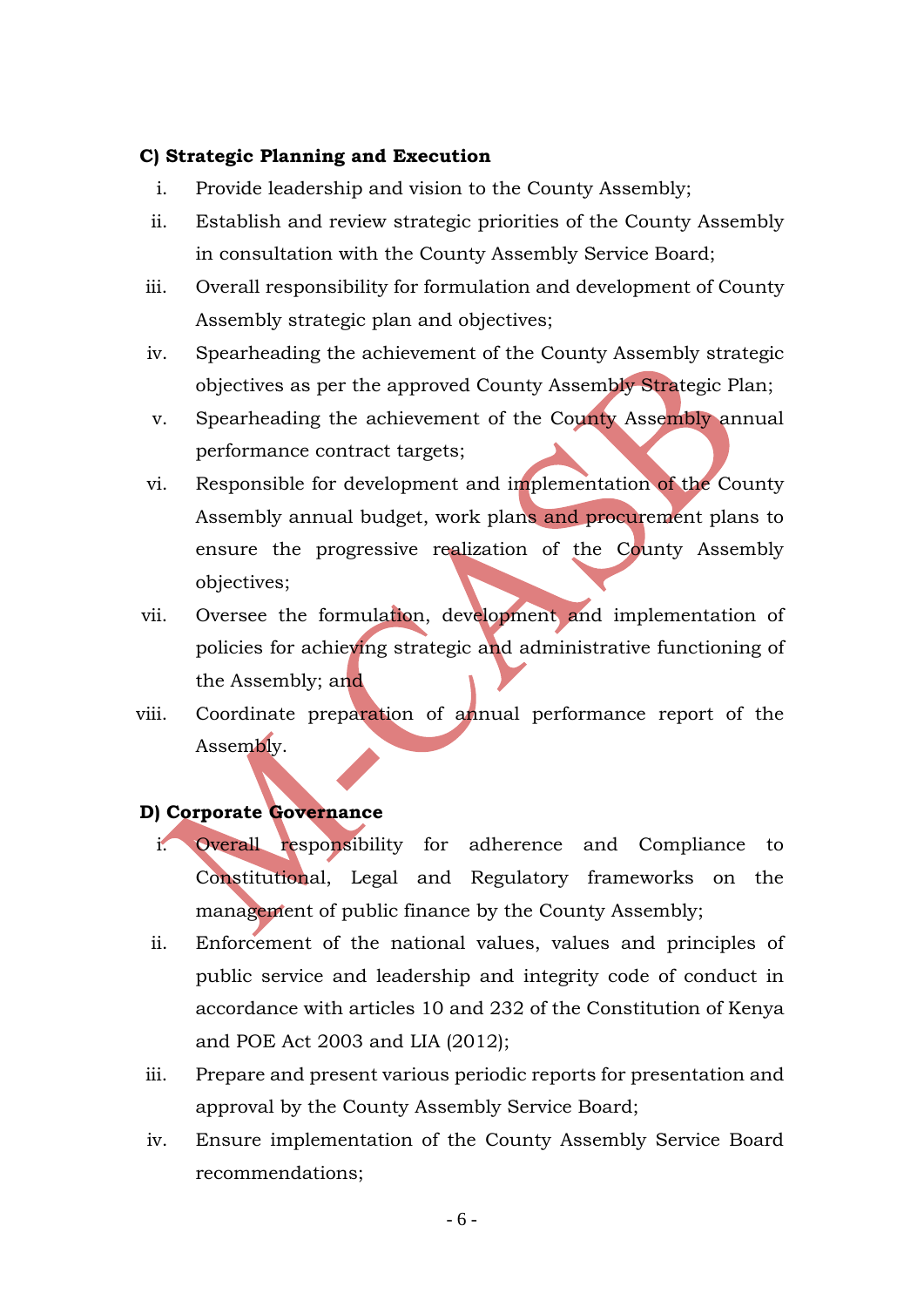- v. Ensure effective internal controls and processes while maintaining strong risks and compliance system;
- vi. Oversee progressive automation of County Assembly processes with a robust IT System;
- vii. Responsible for responding to audit queries before all relevant committees of the Assembly, the office of the Auditor General and the Senate.

#### **E) Stakeholder Engagement**

- i. Build rapport between National Government, Parliament, County Assemblies and County Executives;
- ii. Implement the provisions of the Constitution on Public Participation in legislative processes;
- iii. Responsible for enhancing public understanding and knowledge of the work of the County Assembly and increasing public access to information;
- iv. Responsible for external relations and official interactions with other arms of Government, Ministries, departments and agencies; Constitutional Commissions and independent offices, International legislative Institutions, citizens and interest groups and the Public.

## **II. Operational Responsibilities / Tasks**

- i. Responsible for the day to day administration and functioning of the County Assembly;
- ii. The custodian of the Board's records;
- iii. Convey all the decisions made by the Board;
- iv. Communicates advice/recommendations of the Staff Advisory Committee to the County Assembly Service Board;
- v. Secretary to the County Assembly Service Board;
- vi. Plan, arrange and coordinate CASB meetings, workshops, training, conferences, and retreats to ensure efficient operations of the board;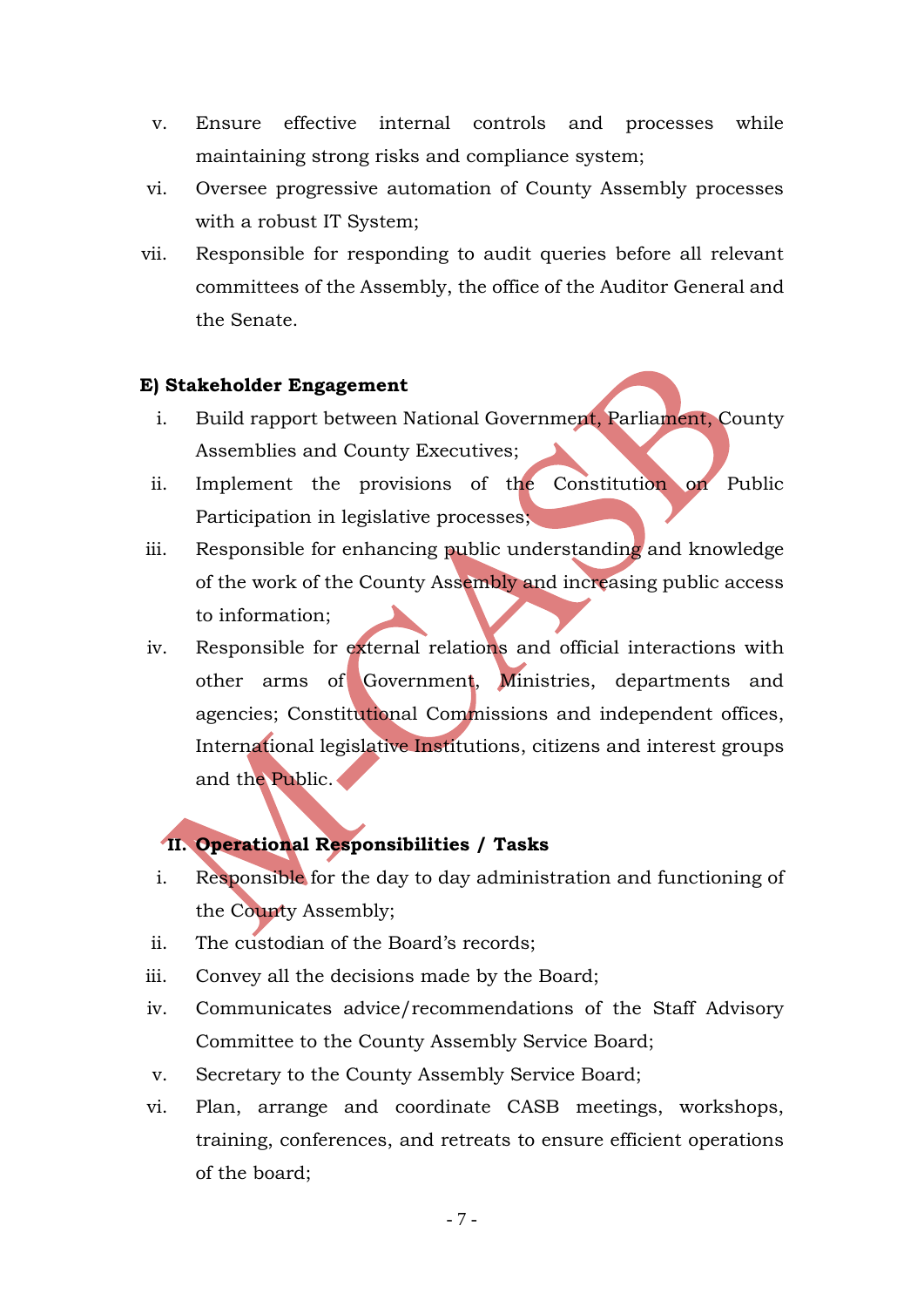- vii. Submission of returns to statutory bodies, independent offices and Constitutional Commissions;
- viii. Ensure smooth running and operations of the ward offices and safety of the office assets;
	- ix. Advise the County Assembly Service Board (CASB) on administrative and operational issues;
	- x. Chairing the Management committees meetings;
	- xi. Steering Performance management process and submit annual financial performance report of the Assembly; and
- xii. Carrying out such other duties and exercising powers as may be conferred on him or her by law or by the Standing Orders and practices of the county assembly.

### **III.Financial Responsibility**

As the Accounting/Authorized Officer of a County Assembly, the Clerk shall: monitor, evaluate and oversee the management of the County Assembly public finances. The scope of Financial Responsibility includes:

- i. An authorized officer of the service/Authority to incur expenditure (AIE) and final financial approver at the County Assembly;
- ii. Promoting and enforcing transparency, effective management and accountability concerning the use of public finances;
- iii. Ensuring that accounting standards are applied;
- iv. Implementing financial policies in relation to County Assembly finances;
- v. Ensuring proper management and control of, and accounting for, County Assembly finances to promote the efficient and effective use of budgetary resources;
- vi. Responsible for the preparation of the County Assembly Annual Development Plans (ADP);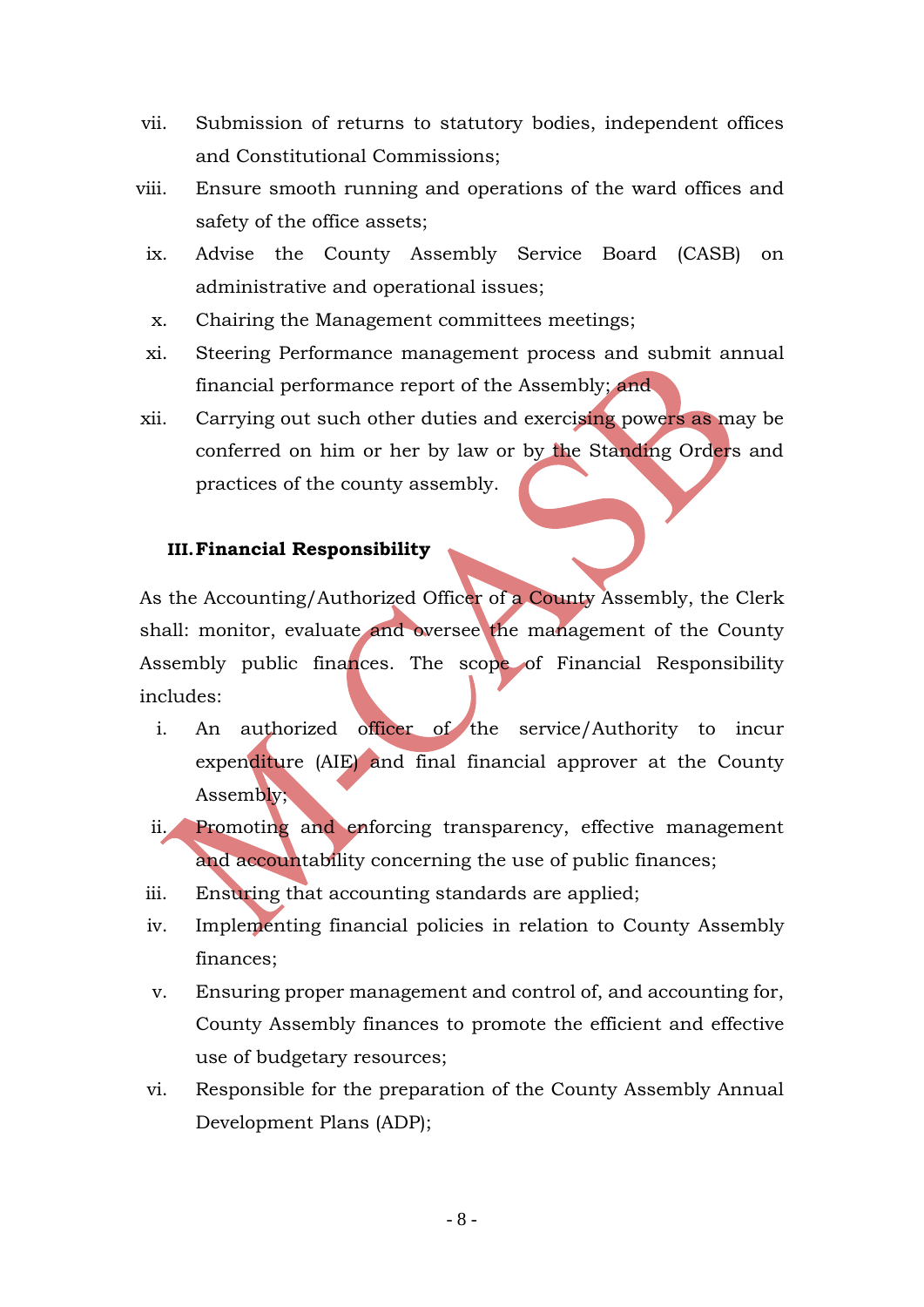- vii. Oversees the preparations and implementation of County Assembly annual budget;
- viii. Coordinate requests for Grants from National Government and other Development Partners;
	- ix. Monitoring the management of County Assembly absorption finances and expenditure control;
	- x. Reporting regularly to the County Assembly Service Boards on the implementation of their budget;
	- xi. The administrator of the County Assembly Mortgage and Car Loan schemes;
- xii. Overall responsibility for adherence and compliance to constitutional, legal and regulatory frameworks on the management of public finance by the County Assembly.

#### **IV.Responsibility for Physical Assets**

- i) Oversees the procurement and management of the County Assembly assets;
- ii) Overall responsibility for County Assembly physical assets including:
	- a. Land and buildings;
	- b. Plant and machinery;
	- c. Motor vehicles;
	- d. Furniture Fixtures and fittings; and
	- e. ICT equipment.
- iii) Cash at hand and at the bank.
- iv) Overall responsibility for disposal of County Assembly unserviceable, obsolete, obsolescent or surplus stores and equipment; and
- v) Overall responsibility for the safety of the mace (symbol of Authority of the County Assembly).

#### **(b) Requirements for Appointment**

Basic requirements: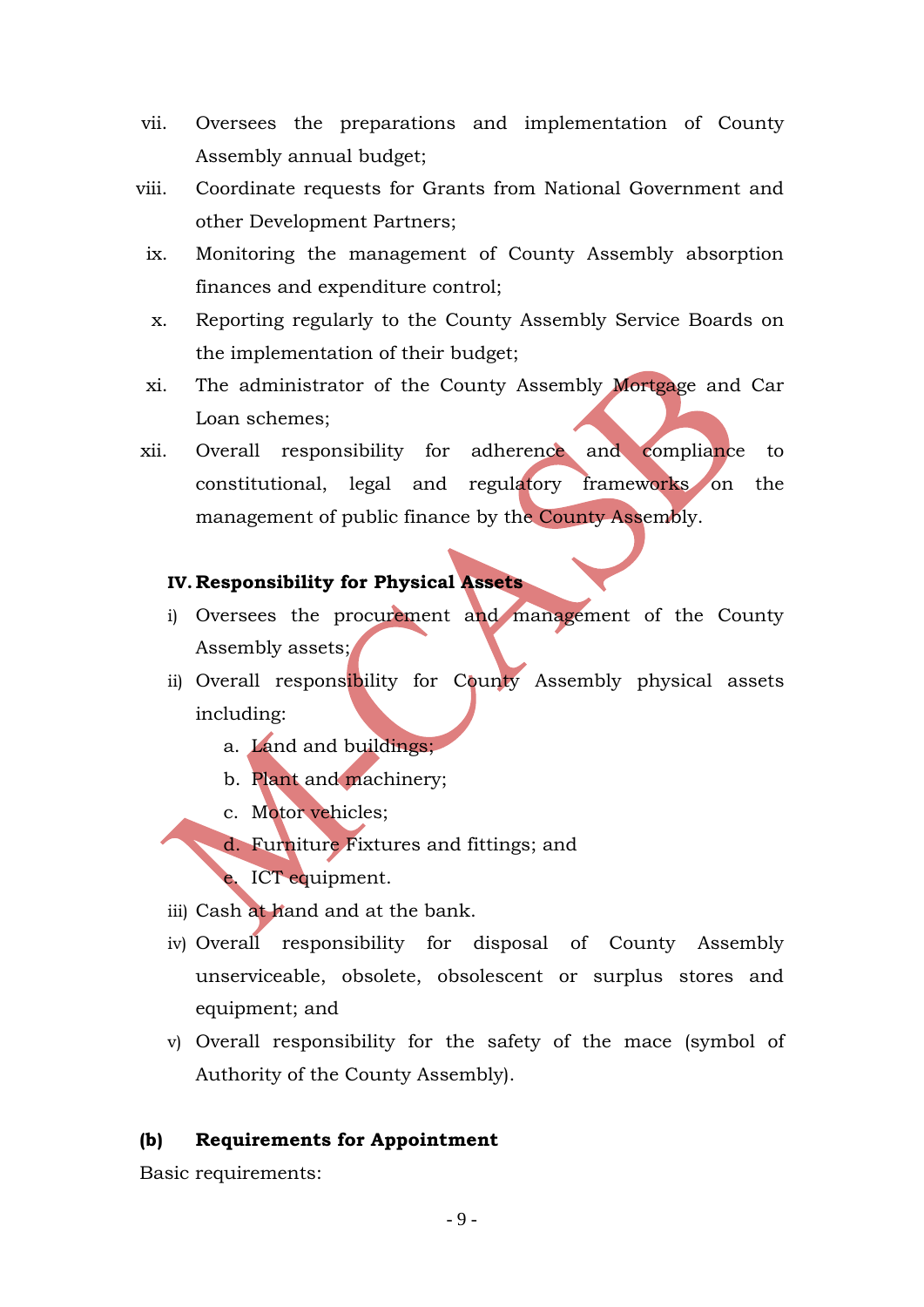The suitable candidate must:

- (i) be a citizen of Kenya;
- (ii) hold a degree from a university recognized in Kenya or its equivalent;
- (iii) have had at least five years relevant professional experience;
- (iv) meet the requirements of leadership and integrity set out in Chapter Six of the Constitution.

The following qualifications will be an added advantage:

- (v) Master degree from a university recognized in Kenya;
- (vi) Certificate in Strategic Leadership Development Programme lasting not less than six (6) weeks from a recognized institution;
- (vii) Knowledge in public finance, administration and corporate governance;
- (viii) Demonstrated merit, ability, integrity and professional competence as reflected in work performance and results;
- (ix) Certificate in computer application.

## <span id="page-9-0"></span>**DEPUTY CLERK OF THE COUNTY ASSEMBLY, JOB GRADE "R" /CASB 3: ONE (1) POST - V/NO. CAM/HR/2/2022**

## **a) Duties and Responsibilities**

The Deputy Clerk of the Assembly will be the principal assistant to the Clerk and shall deputize the Clerk in execution of the Clerk function: administrative and procedural functions, general supervision of all directorates, and oversight of proceedings of the County Assembly and provide procedural advice to the Speaker, other Presiding Officers and Members of County Assembly to achieve the Representation, Legislative, and Oversight mandates of the County Assembly. The Deputy Clerk will specifically carry out the following duties:

## **I. Managerial / Supervisory Responsibilities**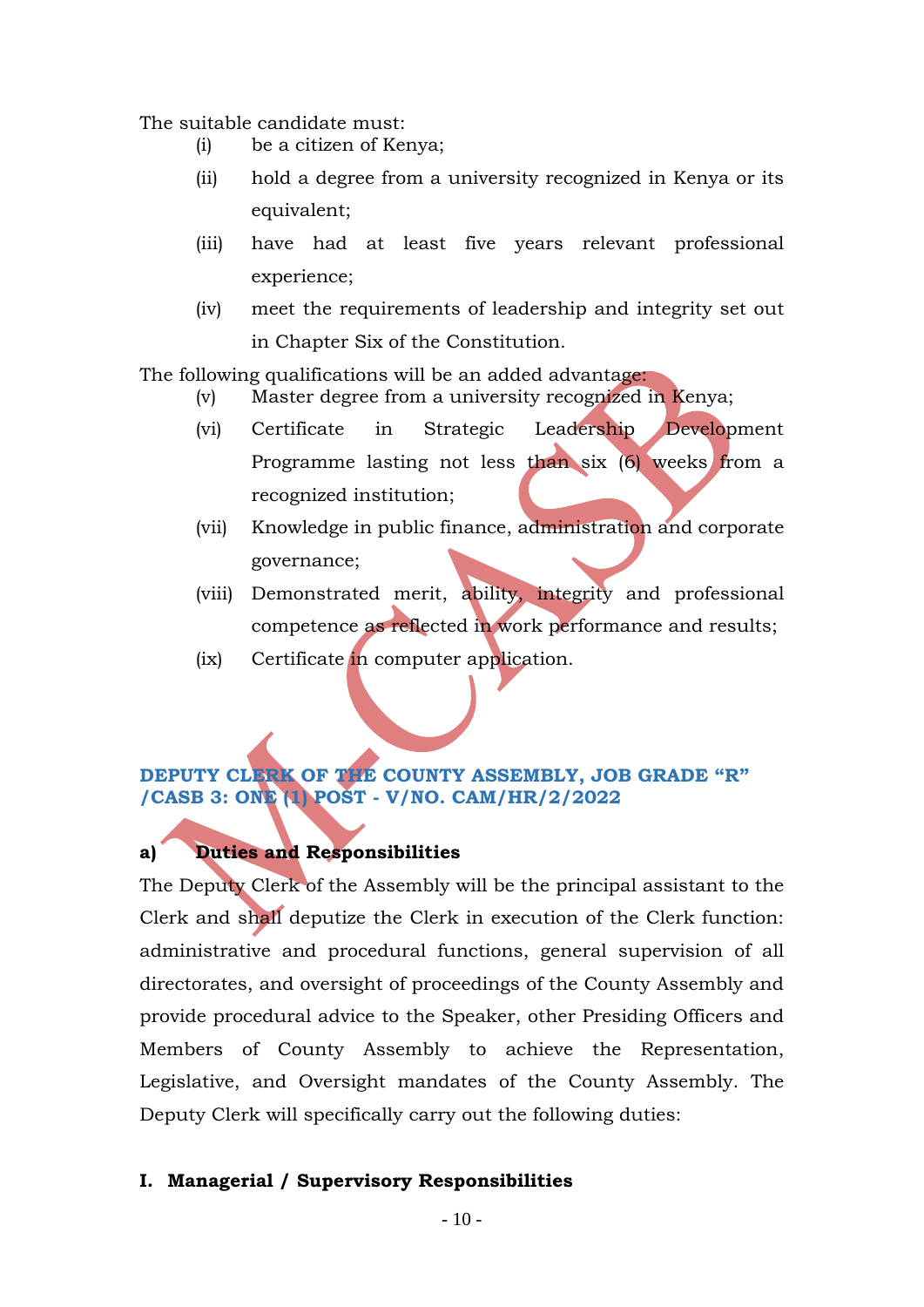- i. Deputizing the Clerk of the Assembly/Secretary to the County Assembly service Board;
- ii. General supervision of all Directorates;
- iii. Coordination of external relations including international relations, inter-parliamentary relations, conferences and protocol affairs;
- iv. Coordination of programs for enhancing public understanding and knowledge of the work of the Assembly, increasing public accessibility, awareness and its operations;
- v. Vice Chair of the Management Committee;
- vi. Coordinating the drafting and review of Bills to be submitted to the County Assembly;
- vii. Oversees the implementation of the County Assembly's strategic plan and annual work plans to ensure the progressive realization of the County Assembly objectives to enhance service delivery;
- viii. Coordinates the implementation of policies for achieving strategic administrative functioning of the Assembly;
	- ix. Supervise the management of County Assembly resources to enhance accountability, transparency and prudence utilization of allocated resources in accordance with PFM Act, 2012;
	- x. Promotes staff compliance with national values, (Art.10 CoK, Values and Principles of Public Service (Art. 232 CoK), Principles of leadership and integrity, POEA 2003;
	- xi. Rendering of expert, non-partisan and impartial advice to the Speaker, Members of County Assembly and Committees on the legislative process and parliamentary procedures, practices, conventions and traditions;
- xii. Coordinates the development and implementation of the County Assembly Annual Plans and budget;
- xiii. Coordinates all human resource, employee relations, equal opportunity employment function of the County Assembly;
- xiv. Oversees all administrative functions as well as facilities to ensure consistent operations in the County Assembly;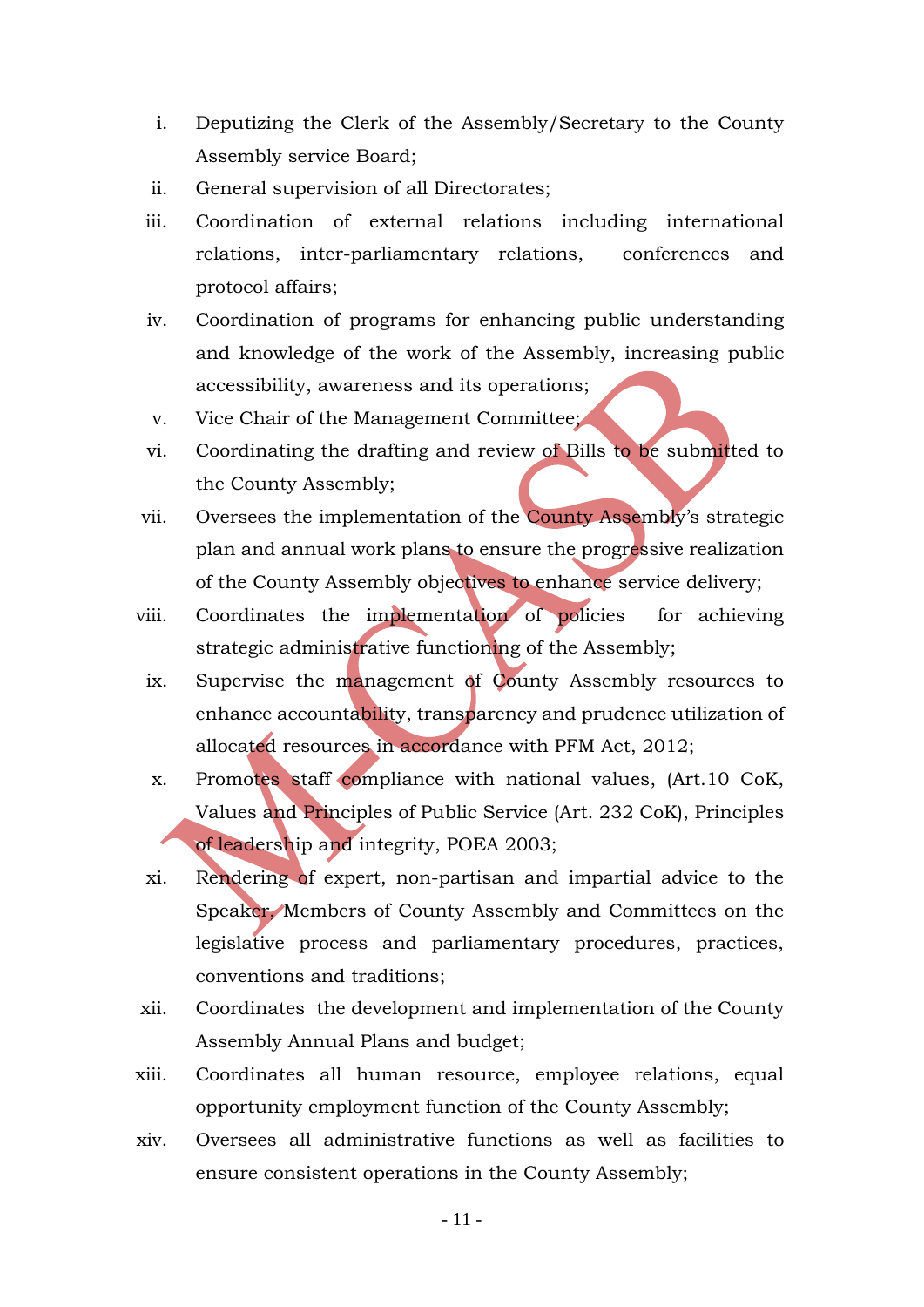xv. Coordinates production of new information through researching, drafting and development of policy and procedures documents in general and specifically the Standing Orders for County Assembly.

#### **II. Operational Responsibilities / Tasks**

- i. Offering procedural advice to the Speaker, other Presiding Officers and Members of the Assembly as required and overseeing the proceedings of the House;
- ii. Preparation and presentation of orientation programs for newly elected Members of the Assembly;
- iii. Responsible for preparation of Legislative proposals into Bills through the County/Kenya Gazette to be tabled before the County Assembly;
- iv. Oversees and review policies, guidelines and regulations on legislative drafting;
- v. Oversees procedural matters in the Committees and plenary sessions;
- vi. Advise on all parliamentary procedures, practices conventions and traditions to the Speaker of the County Assembly and other presiding officers;
- vii. Coordinates marshalling of all legislative measures passed by the Assembly including Bills passed by the County Assembly;
- viii. Oversee the development, amendment and implementation of the County Assembly Standing Orders and other Procedural Manuals; and
- ix. Initiate strategies for stakeholders' consultations and engagements.

#### **III. Financial Responsibilities**

i. Deputizes the Accounting/Authorized Officer of a County Assembly in monitoring, evaluating and overseeing the management of the County Assembly service;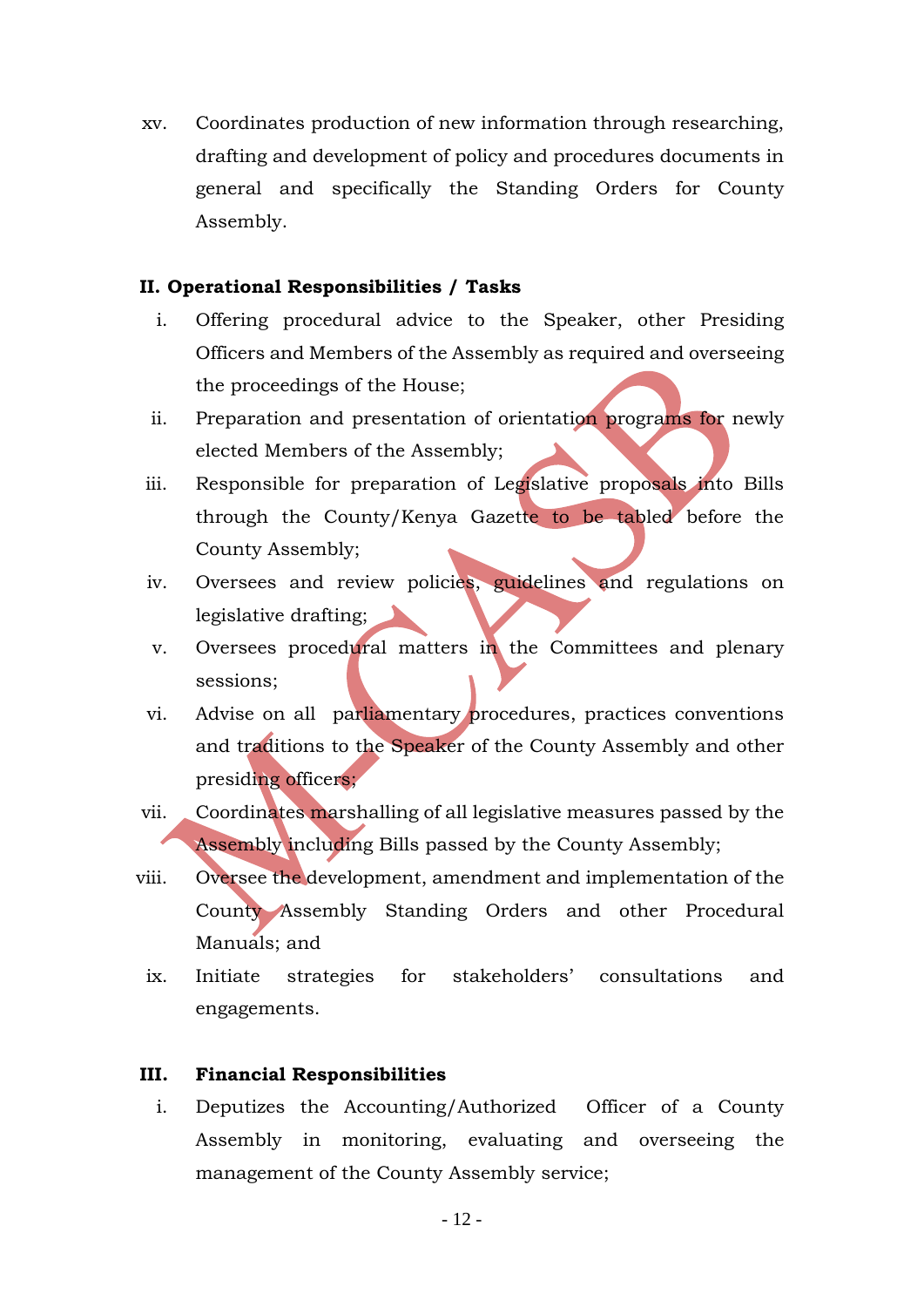- ii. Alternate final financial approver/A.I.E Holder;
- iii. Oversees the preparations and implementation of County Assembly annual budget;
- iv. Promotes adherence to PFM Act 2012 on utilization of the Resources allocated to the Assembly; and
- v. Coordinates preparation and implementation of the annual procurement plan.

### **IV. Responsibility for Physical Assets**

- i. The incumbent has inherent responsibility for the safety of the mace (symbol of Authority of the County Assembly);
- ii. Responsibility for office furniture, fixtures, fittings, equipment and computers in the office of the Deputy Clerk;
- iii. Responsible for motor vehicles assigned to the office of the Deputy Clerk;
- iv. The incumbent deputize the clerk in:
	- a. Overseeing the procurement and management of the County Assembly assets;
	- b. Overall responsibility for County Assembly physical assets including;
		- i. Land and buildings,
		- ii. Plant and machinery,
		- iii. Motor vehicles,
		- iv. Furniture, Fixtures and fittings, and
		- v. ICT equipment.
- v. Overall responsibility for disposal of County Assembly unserviceable, obsolete, obsolescent or surplus stores and equipment.

#### **b) Requirements for Appointment**

For appointment to this grade a candidate must:

(i) Have twelve (12) years relevant work experience five (5)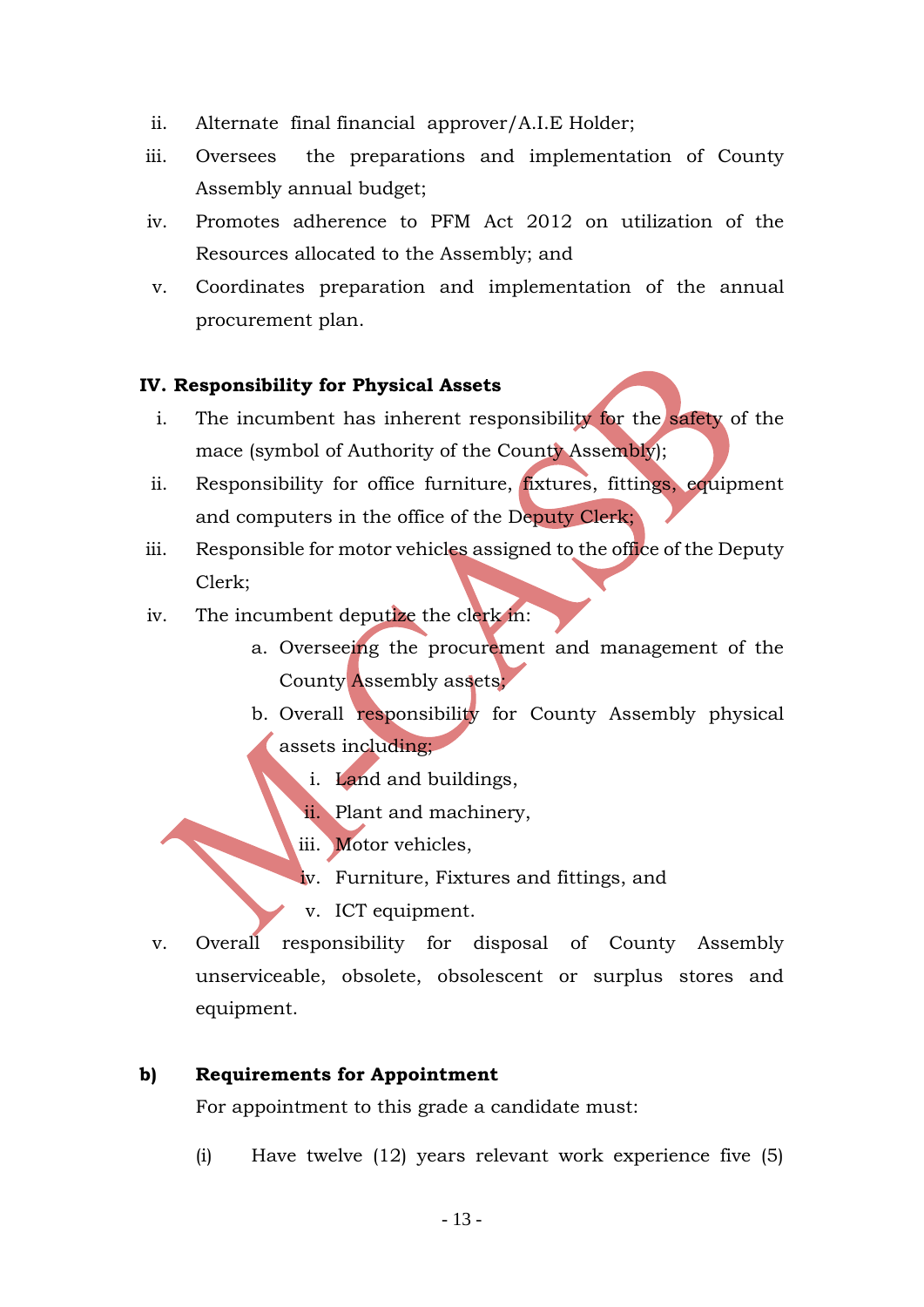years of which must have served as a Director or any comparable position in public/private sector;

- (ii) Have Bachelor's degree in any of the following Social Sciences: Economics, Public Administration, Human Resource Management, Law, Communication, Business Administration, Education, Commerce or its equivalent qualification from a recognized institution;
- (iii) Have Master degree in any Social Science from a recognized institution;
- (iv) Have Certificate in Strategic Leadership Development Programme lasting not less than six (6) weeks from a recognized institution;
- (v) Demonstrated integrity and professional competence as reflected in work performance;
- (vi) Have Proficiency in computer application;
- (vii) Demonstrate merit and ability as reflected in work performance and results; and
- (viii) Meet the requirements of Leadership and Integrity as set out in Chapter Six of the Constitution.

## <span id="page-13-0"></span>**SENIOR ADMINISTRATION OFFICER, JOB GRADE "L"/CASB 8: ONE (1) POST - V/NO. CAM/HR/3/2022**

#### **a) Duties and Responsibilities**

Duties and responsibilities will entail:

- i. supervising administration officers I and II, and offer professional guidance;
- ii. coordinating timely delivery of administration services;
- iii. identifying and recommending proper accommodation of staff within the organization;
- iv. facilitating the location and movement of equipment;
- v. implementing recommendations of security operations in County Assembly premises;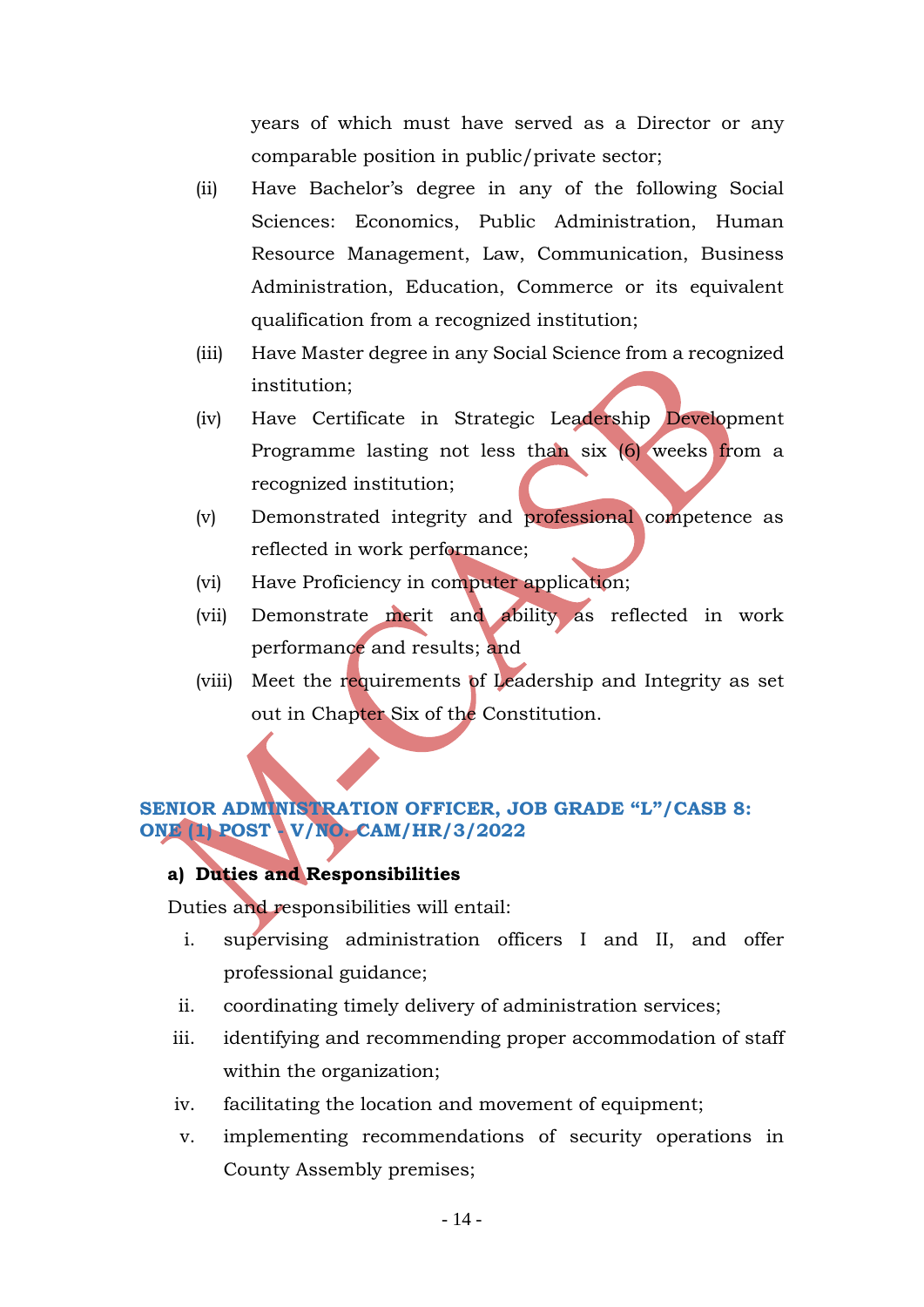- vi. ensuring office machines are serviceable;
- vii. implementing administration policies;
- viii. providing cross-functional liaison for Administration matters;
- ix. coordinating renewal of property insurance Policies/ visas/ Transport Licensing Board certificates;
- x. monitoring the location of the equipment;
- xi. providing transport and logistics;
- xii. making proposals for rental management;
- xiii. safeguarding County Assembly assets;
- xiv. coordinating matters of protocol in the County Assembly and other official government functions;
- xv. overseeing catering services and weekly cleaning of offices and compound;
- xvi. ensuring efficient and effective utilization of assembly assets and equipment; and
- xvii. ensuring safety and security of assembly assets and equipment such as vehicles, furniture, computers, kitchen and cleaning appliances etc.

### **b) Requirements for Appointment**

For appointment to this grade, an officer must have:

- i. Served in the grade of Administration Officer I or comparable position for a minimum period of three (3) years;
	- ii. Bachelor's Degree in any of the following disciplines: Social Science, Business Administration, Public Administration or any other equivalent qualification from a recognized institution;
- iii. Certificate in Senior Management course from a recognized institution for a period lasting not less than four weeks;
- iv. Proficiency in computer application; and
- v. Demonstrated merit and ability in work performance and results.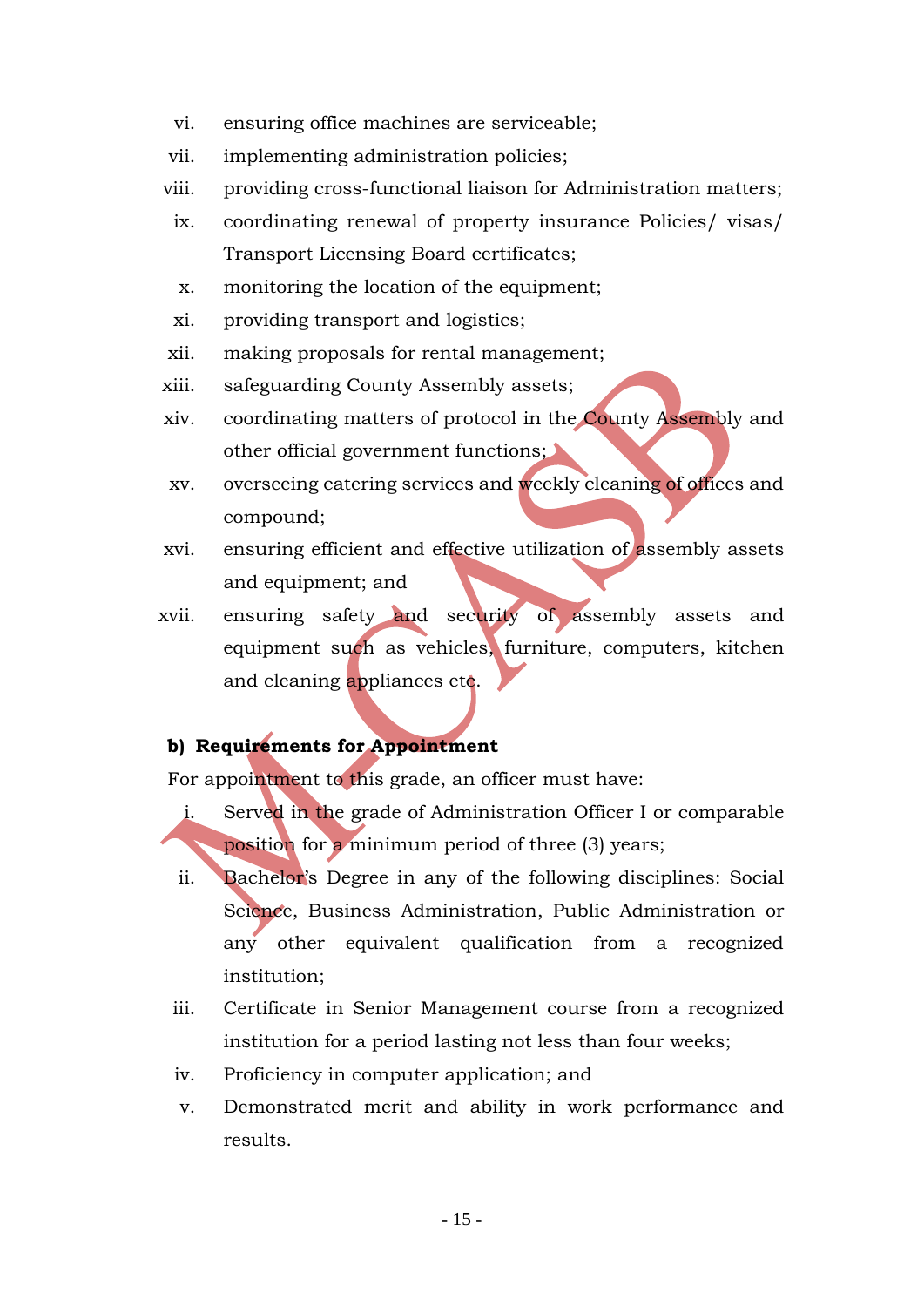## <span id="page-15-0"></span>**SENIOR FINANCE OFFICER, JOB GRADE "L"/CASB 8: ONE (1) POST - V/NO. CAM/HR/4/2022**

The Senior Finance Officer is responsible for undertaking the revenue forecasting, analysis and compiling and writing concise reports on specific assignments on financial matters.

## **(a) Duties and Responsibilities:**

Duties and responsibilities will entail:

- i. supervising Finance Officer I & II;
- ii. processing of budgetary supply matters;
- iii. initial evaluation and scrutiny of expenditure proposals and compilation of information required in the budgetary processes;
- iv. processing of annual budget, revising estimates of recurrent and development expenditures;
- v. initial action for the budgeting of donor financed projects and the review of financial implementation of such projects;
- vi. controlling expenditure commitments as may pertain to the Assembly; and
- vii. monitoring commitments, expenditures and reimbursements.

## **(b) Requirements for Appointment**

For appointment to this grade, an officer must have:

- i. Served in the grade of Finance Officer I or in comparable position for a minimum period of three (3) years;
- ii. Bachelor's degree in any of the following disciplines: Commerce (Finance Option), Finance, Economics, Business Administration/Management (Finance Option) or any other equivalent qualification from a recognized institution;
- iii. Part II of the Certified Public Accountants (CPA) Examination;
- iv. Proficiency in computer application;
- v. Certificate in management course from a recognized institution not lasting less than four (4) weeks; and
- vi. Demonstrated merit and ability as reflected in work performance and results.

## <span id="page-15-1"></span>**FISCAL ANALYST I, JOB GRADE "K"/CASB 9: ONE (1) POST - V/NO. CAM/HR/5/2022**

**a) Duties and Responsibilities**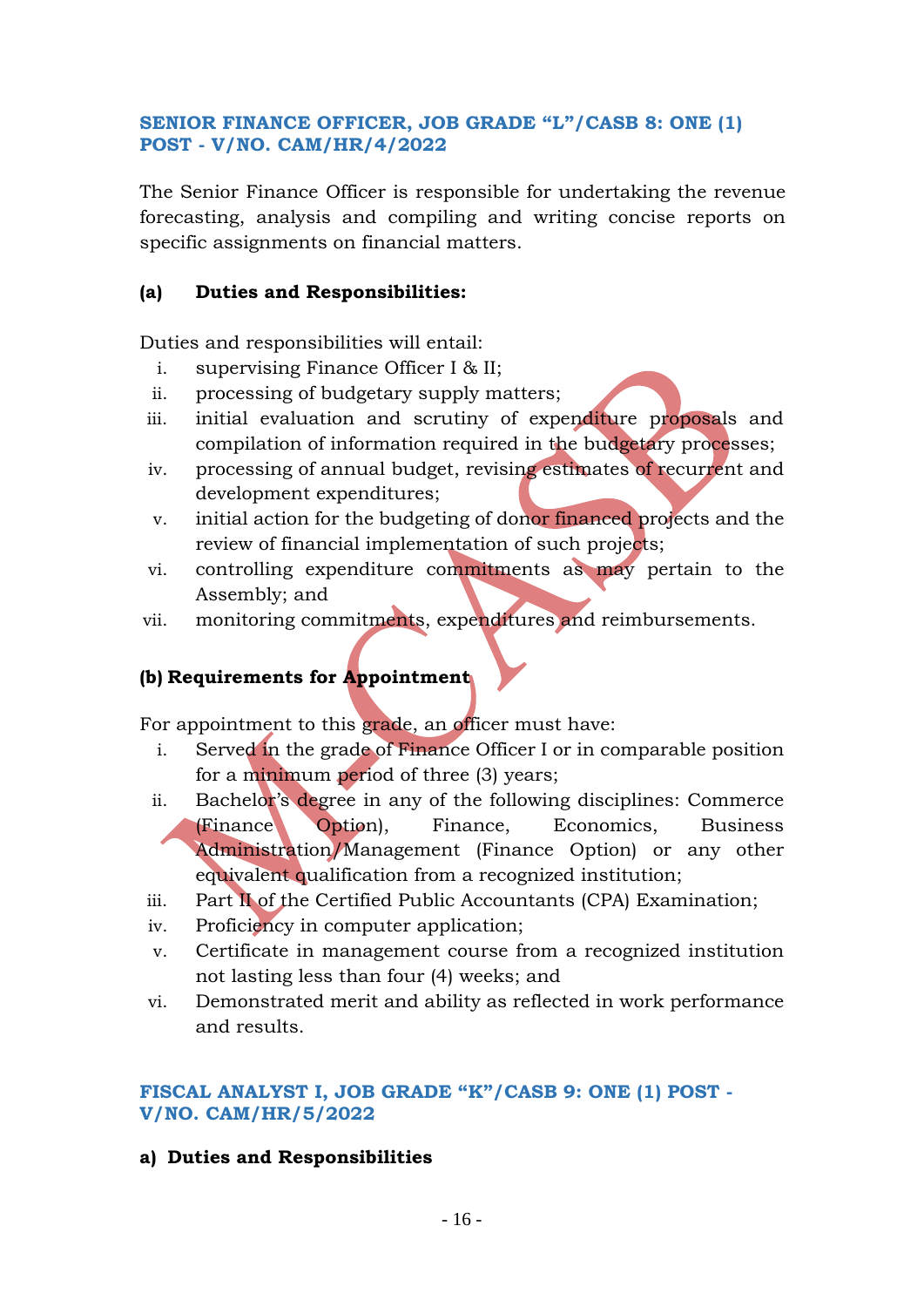Duties and responsibilities will entail:

- i. Assisting in preparing budgetary information reports to Members of County Assembly (MCAs) and relevant House Committees;
- ii. Collecting and collating budgetary information from various sources for analysis;
- iii. Analysis of CIDP in relation to annual budgets;
- iv. Monitor budgetary cycle and ensure compliance;
- v. Maintaining relevant statistics on public revenue and expenditure figures; and
- vi. Carrying out commissioned Budget research on specific area of interest.

## **b) Requirements for Appointment**

For appointment to this grade, a candidate must have:

- i. Served as a Fiscal Analyst I or in comparable position for a minimum period of three (3) years;
- ii. Bachelor's degree in any of the following disciplines: Economics, Statistics, Finance, Mathematics or any other equivalent qualification from a recognized institution; and
- iii. Proficiency in computer application.

## <span id="page-16-0"></span>**SENIOR RECORDS MANAGEMENT OFFICER, JOB GROUP 'L'/ CASB 8: ONE (1) POST - V/NO. CAM/HR/6/2022**

## **a) Duties and Responsibilities**

Specific duties and responsibilities will include:

- i. ensuring that file covers are well maintained;
- ii. ensuring documents are carefully handled;
- iii. ensuring pending correspondence and bring-ups are checked and appropriate action taken;
- iv. ensuring mails are received and sorted;
- v. ensuring opened correspondences are dispatched and related registers are maintained;
- vi. Initiating appraisal and disposal of files/ documents in liaison with National Archives and Documentation Services; and
- vii. ensuring security of information, documents, files and office equipment.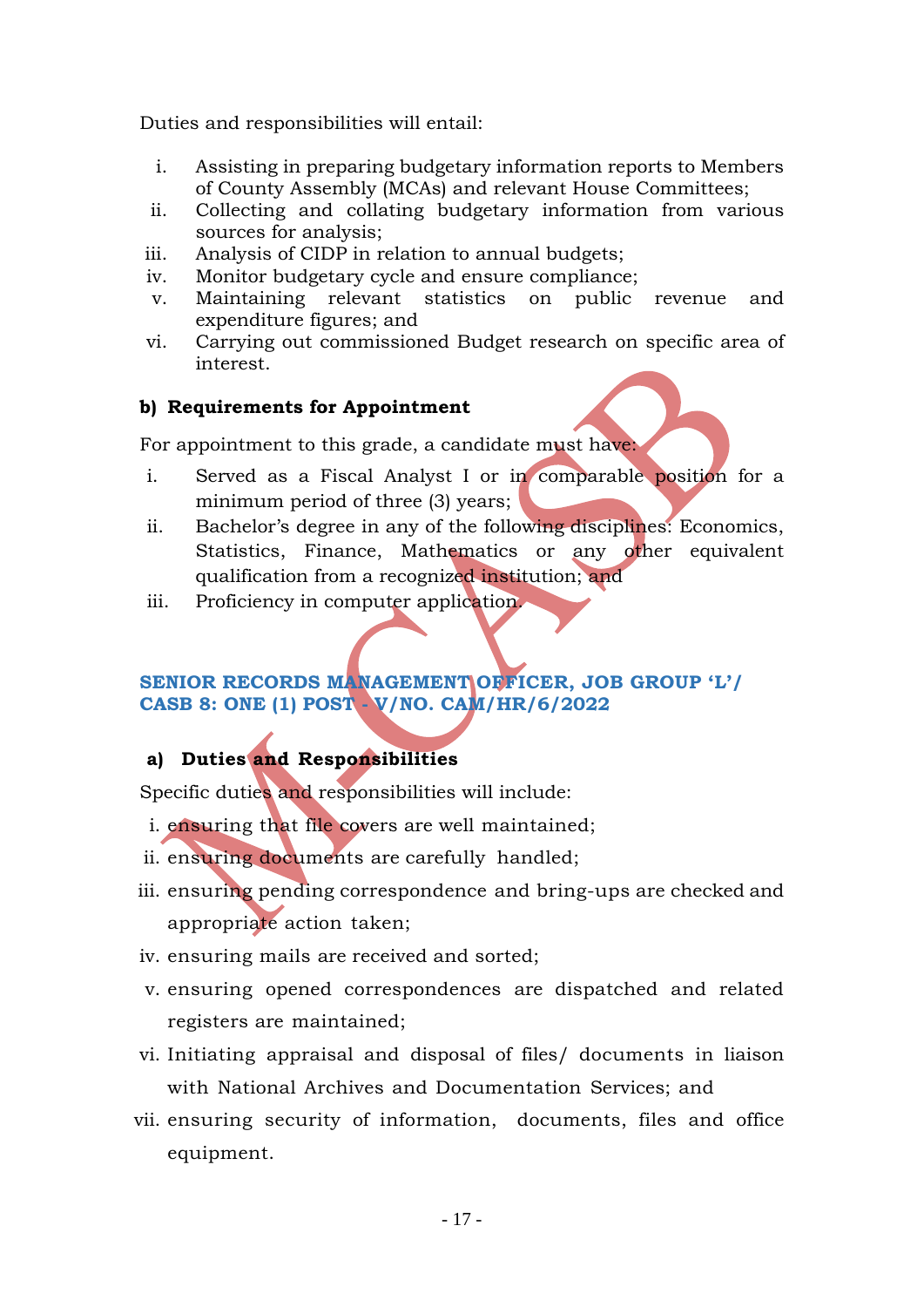#### **b) Requirements for Appointment**

For appointment to this grade, an officer must have:

- i. Served in the grade of Records Management officer I or in a comparable and relevant position in the Public Service for a minimum period of three (3) years;
- ii. Bachelor's degree in any of the following: Records/ Information Management, Information/ Library Science or equivalent qualification from a recognized Institution;
- iii. Certificate in Senior Management Course from a recognized institution lasting not less than four (4) weeks;
- iv. Proficiency in computer applications; and
- v. Shown merit and ability as reflected in work performance and results.

## <span id="page-17-0"></span>**CHIEF HUMAN RESOURCE MANAGEMENT OFFICER, JOB GRADE "M"/ CASB 7: ONE (1) POST - V/NO. CAM/HR/7/2022**

#### **a) Duties and Responsibilities**

Duties and responsibilities will entail:

- i. Assisting in the preparation and also reviewing of job description templates;
- ii. Assisting in administering salary and management of payroll;
- iii. Filling of third party returns within the stipulated timelines;
- iv. Assisting in interpretation and ensuring compliance with statutory human resource legislation, rules, regulations, conventions, policies, procedures and industry practices;
- v. Managing human resource records by ensuring proper filing and monitoring file movements;
- vi. Managing the staff appraisal logistics;
- vii. Administering of HR forms to newly recruited staff i.e. Bio data, Insurance, declaration of Asset and Liability forms, oath of secrecy forms;
- viii. Collating daily attendance and leave records and summarizing it; and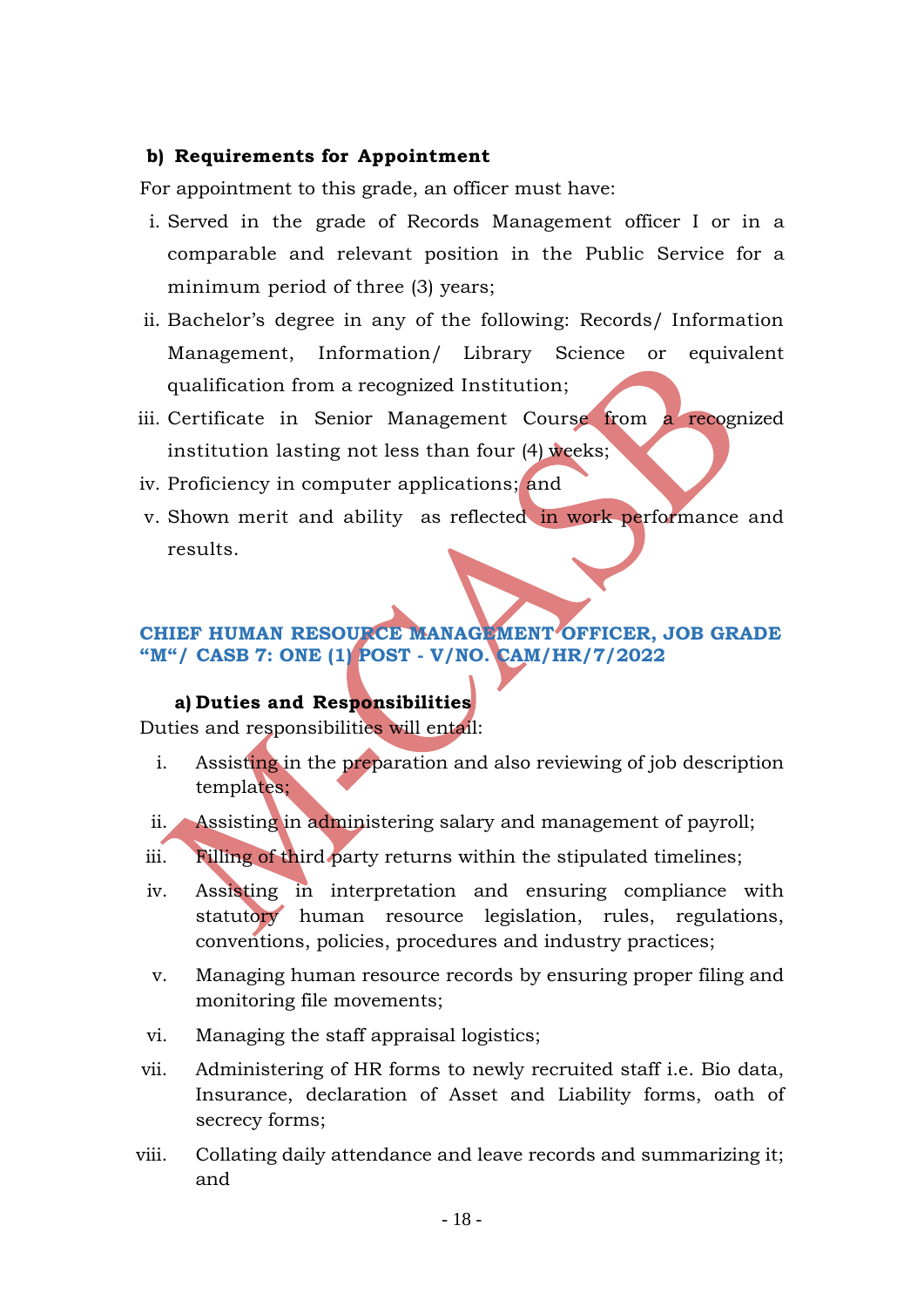ix. Assisting in taking minutes at departmental meeting.

## **b) Requirements for Appointment**

For appointment to this grade, an officer must have:

- i. Served in the grade of Senior Human Resource Management Officer or in comparable position for a minimum period of three (3) years;
- ii. Bachelor's degree in any of the following disciplines:- Human Resource Management, Business Administration or any other equivalent qualification from a recognized institution;
- iii. Post-graduate Diploma in Human Resource Management, Industrial Relations, Business Administration from a recognized institution;
- iv. Certificate in Management Course of not less than four weeks from a recognized institution;
- v. Be a member of the Institute of Human Resource Management and of good professional standing;
- vi. Be a holder of CHRP I;
- vii. Proficiency in computer application; and
- viii. Demonstrated managerial, administrative and professional competence in work performance and results.

## <span id="page-18-0"></span>**SENIOR LEGAL OFFICER, JOB GRADE "L"/ CASB 8: ONE (1) POST - V/NO. CAM/HR/8/2022**

## **(a) Duties and Responsibilities**

Duties and responsibilities will entail:

- i. drafting of Private Members' Bills;
- ii. drafting of amendments to Bills to be proposed to the Assembly by any Member of County Assembly or any Committee of County Assembly;
- iii. giving legal interpretation of Acts and Bills and generally giving legal advice on matters relating to County Assembly;
- iv. providing legal advice to the CASB, County Assembly Service, County Assembly and its Committees;
- v. ensuring that Bills passed by County Assembly comply with the Constitution;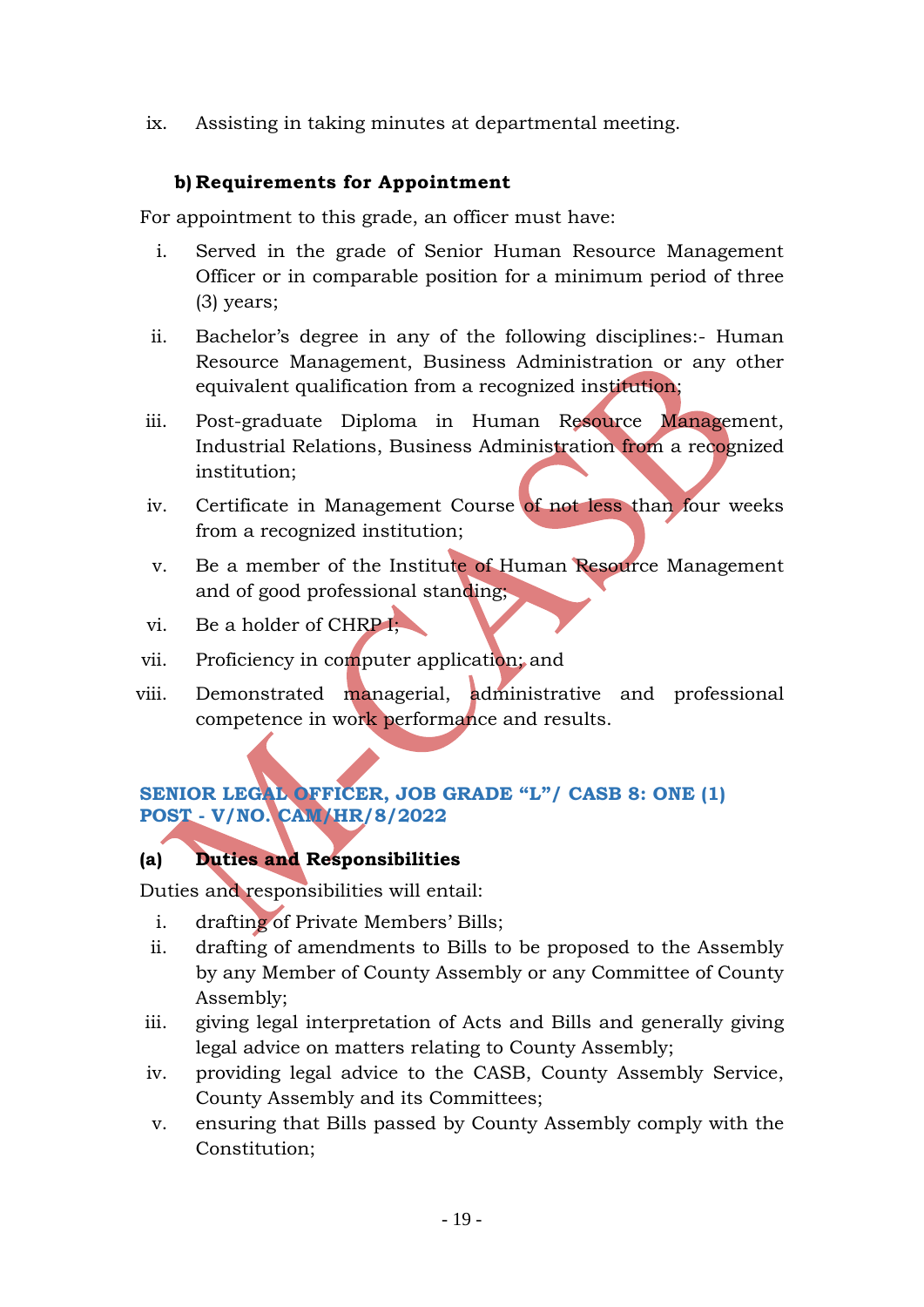- vi. liaising with the Office of the Attorney General on litigation matters involving County Assembly;
- vii. legal representation of County assembly and the CASB in court proceedings;
- viii. giving of legal opinions on matters before or relating to County Assembly and giving legal advice on commercial matters;
- ix. providing any other legal services as may be required by County Assembly, the Committees, the Speaker, the CASB, Assembly Service or the Clerk; and
- x. undertaking legal research on matters before the Department.

## **(b) Requirements for Appointment**

For appointment to this grade a candidate must**:**

- i. Served as Legal Officer I or in a comparable position for a minimum period of three (3) years;
- ii. Have a Bachelor of Laws degree from a recognized institution;
- iii. Be admitted as an Advocate of the High Court of Kenya;
- iv. Membership to Law Society of Kenya or any recognized equivalent professional body;
- v. Be in possession of a valid practicing certificate;
- vi. Have certificate in Senior Management course lasting not less than four weeks;
- vii. Be Proficient in computer applications; and
- viii. Shown merit and ability as reflected in work performance and results.

## <span id="page-19-0"></span>**PRINCIPAL SUPPLY CHAIN MANAGEMENT OFFICER, JOB GRADE "N"/CASB 6: ONE (1) POST - V/NO. CAM/HR/9/2022**

# **(a) Duties and Responsibilities**

Duties and Responsibilities will entail:

- i. Coordinating the preparation and the implementation of procurement manual;
- ii. Supervises Chief/Senior Supply Chain Management Officer, Supply Chain Management Officer I& II and Clerical Officers attached to the department;
- iii. Training and developing staff under purview;
- iv. Setting and agreeing on performance targets with staff under purview;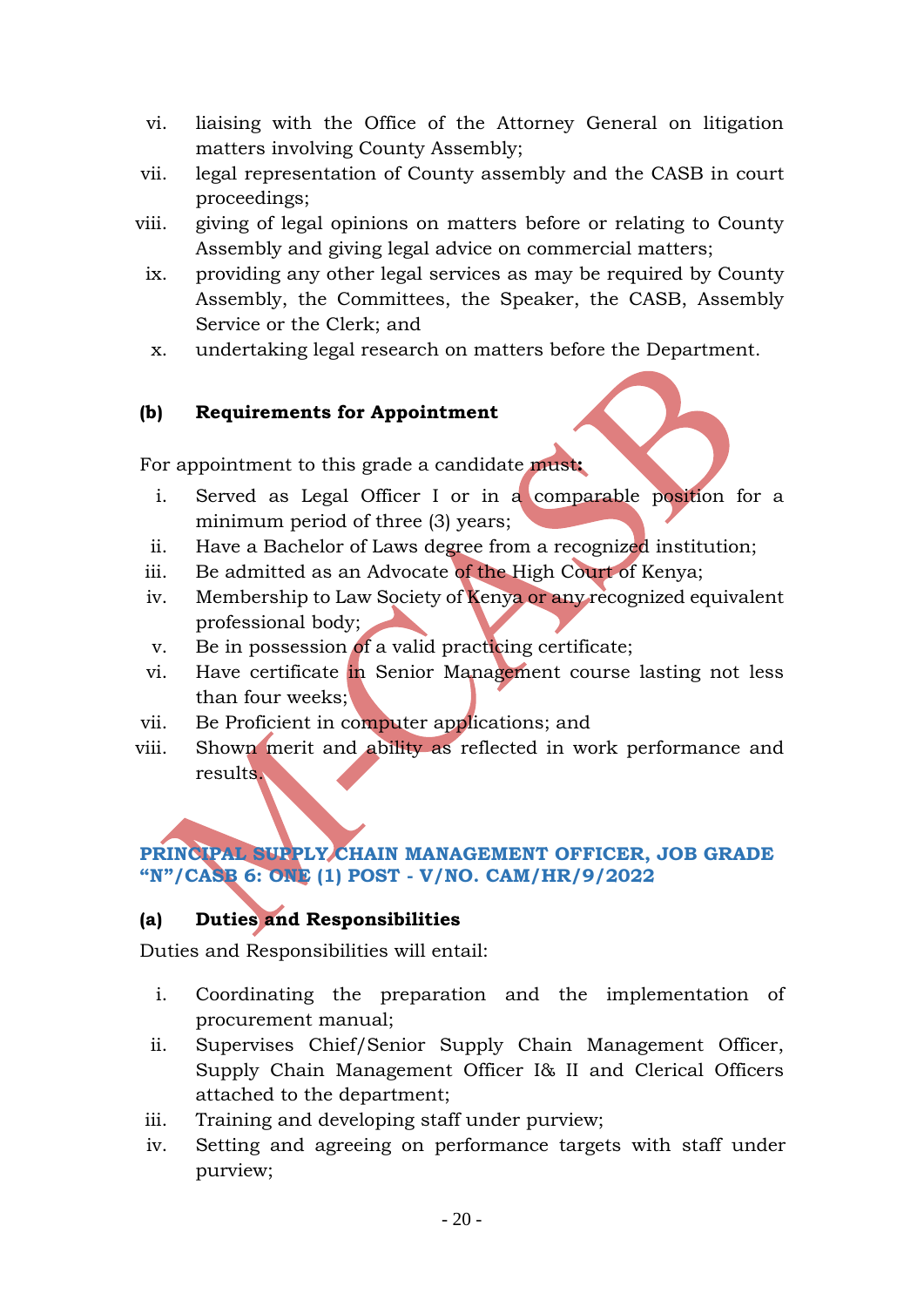- v. updating, interpreting and implementing existing procurement policies, regulations and procedures;
- vi. preparing procurement plans in accordance with budget process;
- vii. Coordinating procurement activities;
- viii. carrying out internal monitoring and evaluation on procurement;
- ix. assessing the performance of suppliers and contractors;
- x. coordinating the preparation and the implementation of procurement manual;
- xi. recommending disposal of unserviceable stores;
- xii. conducting market research;
- xiii. taking stock of stores;
- xiv. checking the stores issues against requisition made;
- xv. ensuring goods delivered by suppliers are of the right quality and quantity;
- xvi. preparing payment vouchers for suppliers; and
- xvii. distributing quotations requests.

## **(b) Requirement for Appointment**

For appointment to this grade, an officer must have:

- i. Served in the grade of Chief Supply Chain Management Officer or a comparable position for a minimum period of three (3) years;
- ii. Bachelor's degree in any of the following disciplines: Supply Chain Management, Commerce (Supplies Management option), Procurement and Supplies Management, Business Administration, Logistics or any equivalent qualification from a recognized institution;
- iii. Certificate in Senior Management Course lasting not less than four (4) weeks from a recognized institution;
- iv. Registered with a professional body (KISM) and membership of good standing;
- v. Proficiency in computer application; and
- vi. Demonstrated merit and ability in work performance and results.

## <span id="page-20-0"></span>**DIRECTOR – RESEARCH, HANSARD AND ICT SERVICES, JOB GRADE "R"/CASB 3: ONE (1) POST - V/NO. CAM/HR/10/2022**

The Director will be responsible to the Clerk.

## **(a) Duties and Responsibilities**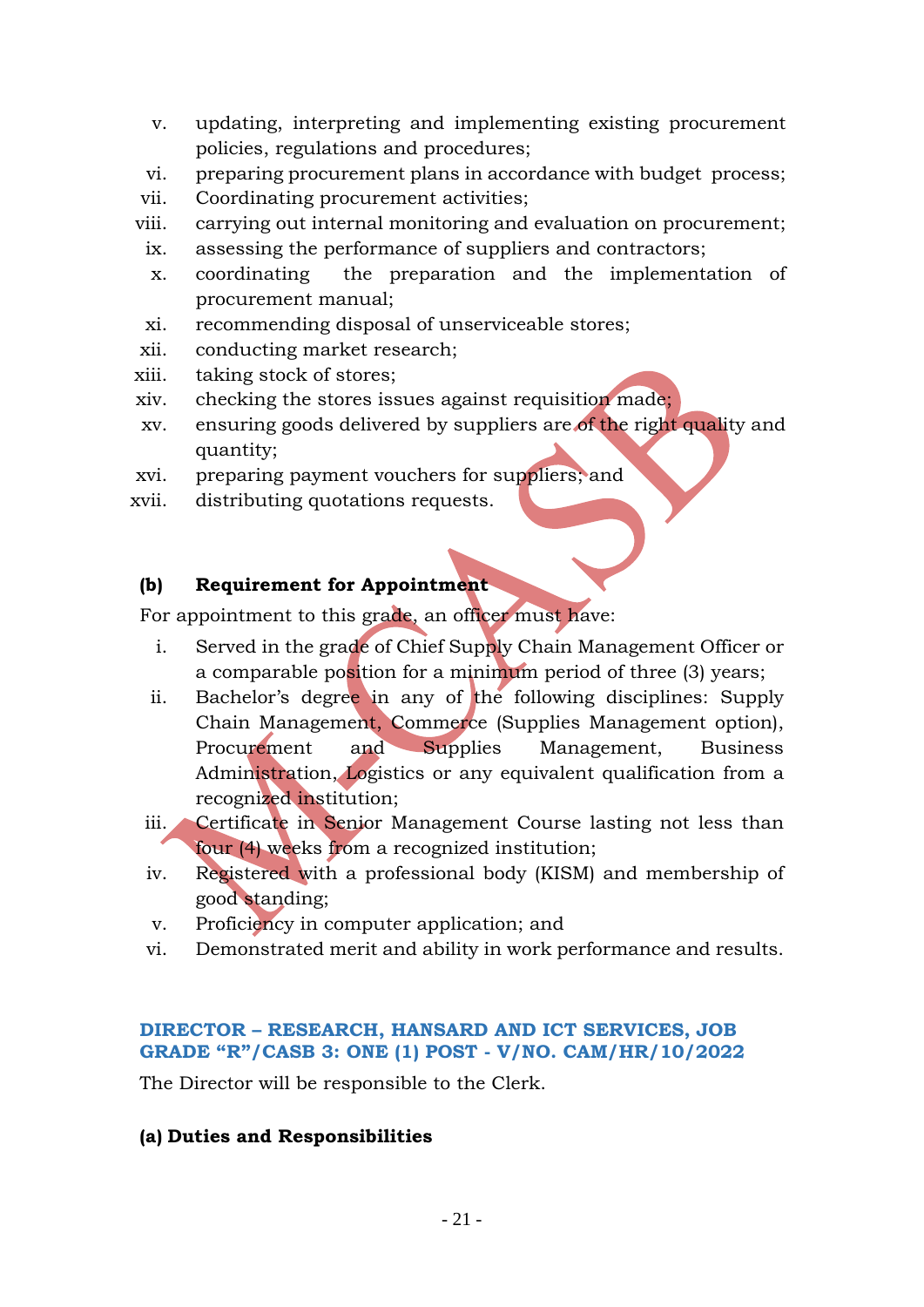Duties and responsibilities will entail:

- i. Overall coordination and control of operations in the Directorate to ensure the smooth running of the Assembly's information services;
- ii. Planning, budgeting and preparing procurement plans for the directorate;
- iii. Managing overall performance and capacity building of the directorate;
- iv. Overseeing implementation of Directorate initiatives, projects and programs;
- v. Developing and implementing policies, rules, standards and procedures governing Hansard production, Research, Library, ICT and Public Communications;
- vi. Overseeing analysis, evaluation research, interpreting data, ensuring key issues are identified and coordinating research activities on clearly defined subjects;
- vii. Liaising with County Government Departments, the public media, and other Commonwealth Editors' Associations and Unions;
- viii. Providing appropriate technical advice on matters relating to the Research, Hansard, ICT, Library and Public Communications services of County Assembly;
- ix. Ensuring proper coordination of recording of proceedings of the County Assembly and its Committees and timely production of the Hansard;
- x. Ensuring maintenance of a consistent and accurate Hansard publishing format and maintaining an accurate database of Hansard publication;
- xi. Coordinating the provision of Public Communication and Media, ICT, Research and Library Services;
- xii. Supporting the operation of the audio system in the Chamber, and the broadcast of the official coverage of the House (Assembly TV);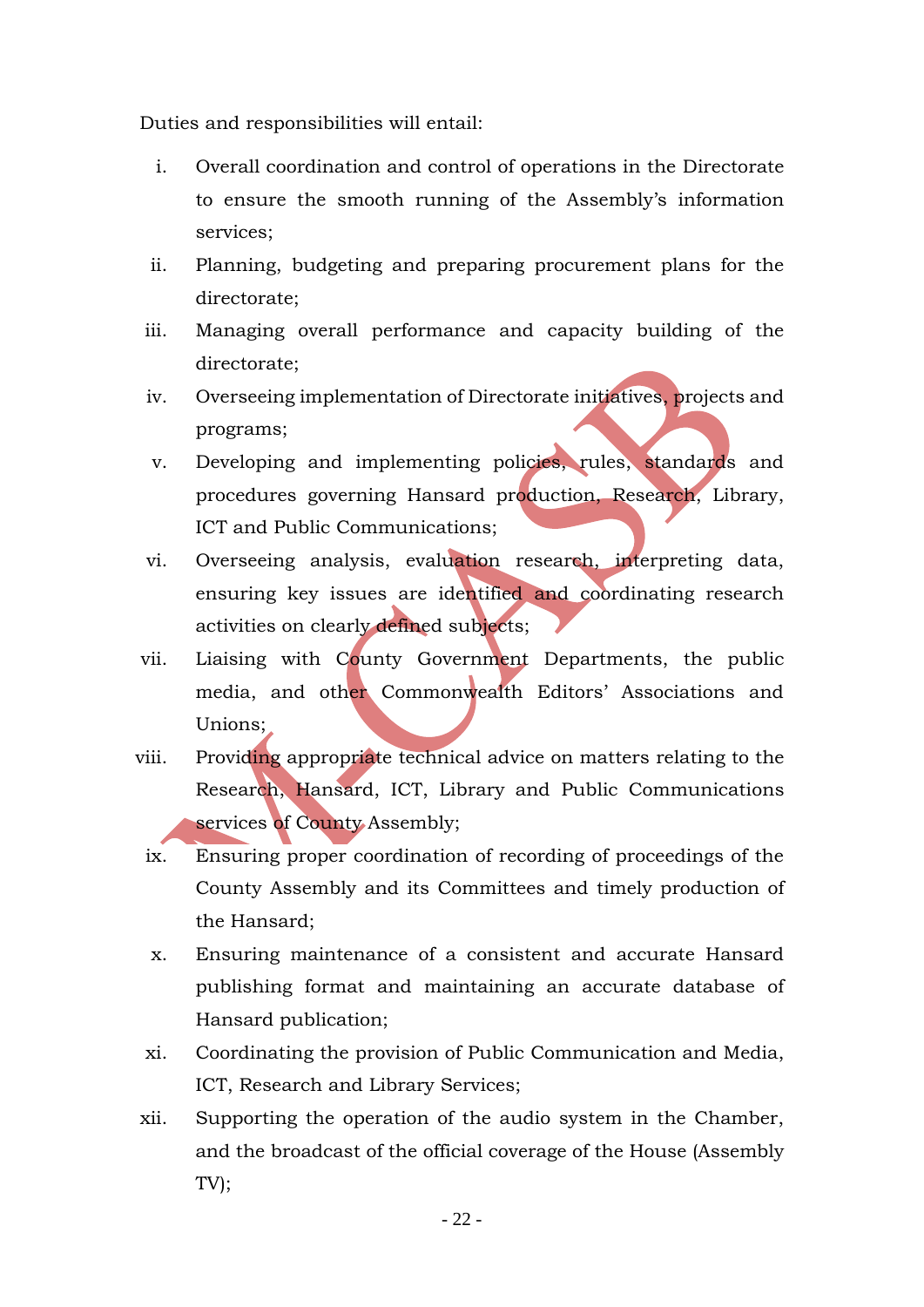- xiii. Responsible for internal and external communications and social media strategies;
- xiv. Managing library collections, including selecting all library material according to policies approved by the board;
- xv. Managing the communications, workstations and servers of the County Assembly computer network; and
- xvi. Coordinate the compilation of annual Assembly report.

### **(b) Requirements for appointment**

For appointment to this grade an officer must have:

- i. Served in the grade of Deputy Director Information Services in the County Assembly Service or a comparable position for a minimum period of three (3) years;
- ii. Bachelor's degree in any of the following disciplines: Statistics, Economics, Psychology, Forensic Science, Communication, Linguistics, Journalism, Information Technology, Business Information Technology, Library Science, Information Science or any other equivalent qualification from a recognized institution;
- iii. Master degree in any of the following disciplines: Statistics, Economics, Psychology, Forensic Science, Information Technology, Communication, Business Information Technology, Linguistics - majoring in English and Kiswahili, Library/Information Science from a recognized Institution;
- iv. Certificate in Strategic Leadership Development Programme from a recognized institution lasting not less than six weeks;
- v. Registration with a relevant professional body;
- vi. Demonstrated outstanding capability in Research, Hansard, Public Communication and Media, Information Communication Technology (ICT) and Library Services as reflected in work performance and results; and
- vii. Demonstrated integrity, professional competence and administrative ability as reflected in work performance and results.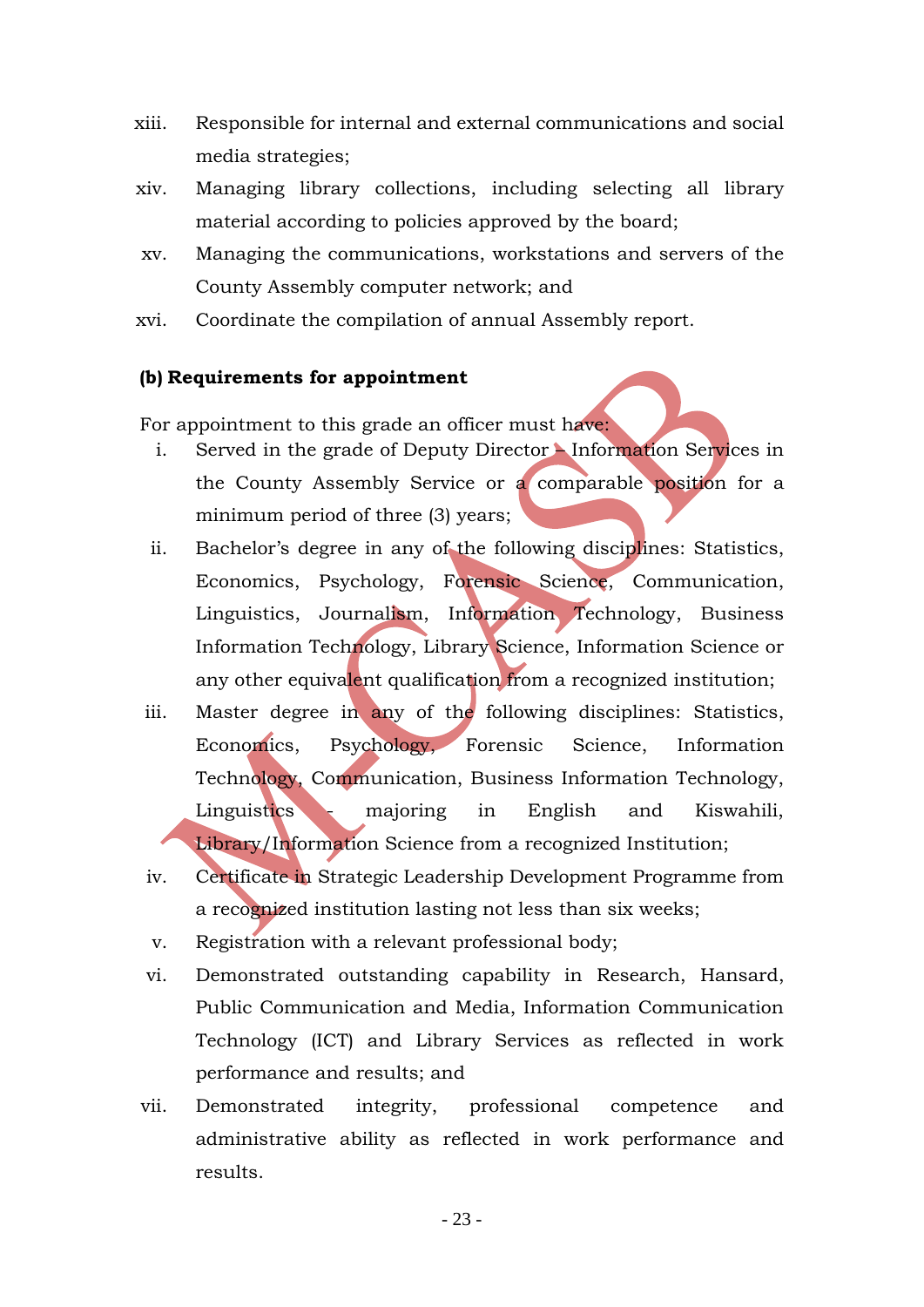#### <span id="page-23-0"></span>**ASSISTANT DIRECTOR - LEGISLATIVE, PROCEDURAL & COMMITTEE SERVICES, JOB GRADE "P" /CASB 5: TWO (2) POSTS - V/NO. CAM/HR/11/2022**

#### **(a) Duties and Responsibilities**

The jobholder is responsible for assisting in coordination and supervision of functions and operations of the Legislative, Procedural and Committee Services Department, providing procedural advice to the House Committees and serving as the Clerk at the Table. The specific duties and responsibilities will entail:

- i. planning and co-coordinating functions and operations of a section within the Clerk's Chambers, namely: the Table Office, the Committee Office, Legislative & Procedural Research, Protocol and Conferences Office, County Assembly Organizations and Exchange Programs, Journals Office, Administrative and Financial duties;
- ii. coordinating the preparation of monthly, quarterly and annual reports;
- iii. Supervise, mentor and coach staff;
- iv. offering advice on procedure and practice to the Speaker, other Presiding Officers and Members of County Assembly;
- v. researching on matters pertaining to parliamentary practice and procedure by consulting appropriate sources like documents or persons;
- vi. offering administrative services to various County Assembly committees;
- vii. advising the speaker, other presiding officers and members of the county assembly on legislative procedures and practices;
- viii. assist in coordination of operations and functions of the legislature such as activities pertaining to seminars and conferences for members of County Assembly;
	- ix. preparing the order papers;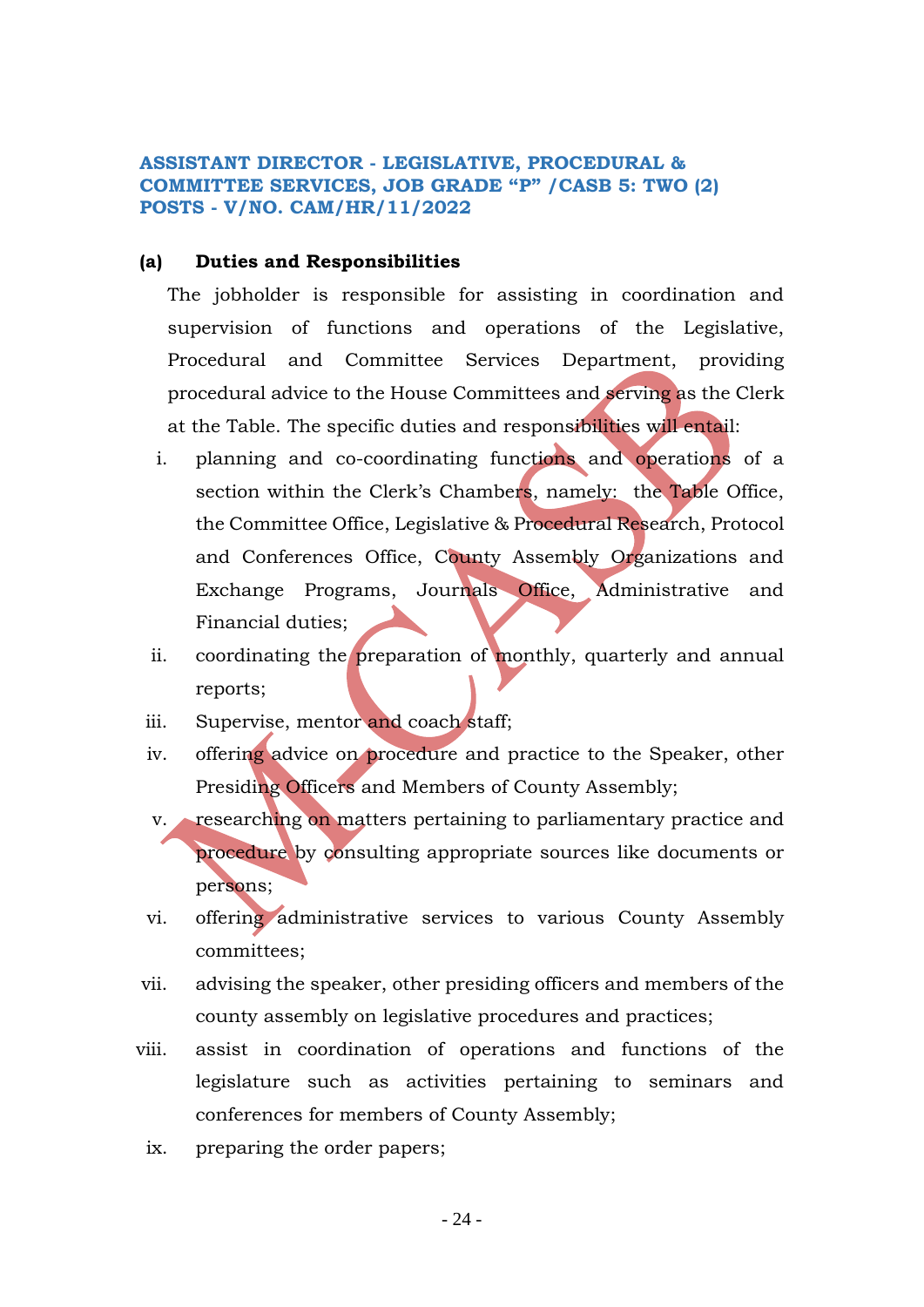- x. maintaining County Assembly procedure, practice, conventions, tradition and etiquette;
- xi. editing and preparing votes on proceedings of plenary sittings;
- xii. Advise the Chairperson and Members on parliamentary procedure, practice, conventions, tradition and etiquette.
- xiii. Assist in verifying and approving draft documents prepared by Clerk Assistants serving in Committees such as correspondences, reports, briefs, meeting agenda, Committee budgets and work-plans.
- xiv. Assist in coordinating the activities of the Liaison Committee.
- xv. Advise officers performing duties in the Committee services department on Committee system, parliamentary procedures and on consideration of business before Committees e.g. Bills/regulations, statement requests, petitions, vetting of nominees, statutory documents (Reports of the Auditor General) and inquiries.
- xvi. Coordinate Committees in considering Budget estimates, Annual Development Plan (ADP), County Integrated Development Plan (CIDP) and County Fiscal Strategy Paper (CFSP).
- xvii. Assist the supervision of planning and implementation of Committee events such as meetings, workshops, conferences, seminars, site visits and public participation exercises.
- xviii. Keep custody of Committee minutes, papers, files, reports and records.
- xix. Assist in conveying all correspondences to Committees and monitor Committees webpage
- xx. Coordinate in the provision of services offered to Members in Committees such as suitable meeting venues, refreshments and professional advice.
- xxi. Serve as the lead Clerk-at-the Table during plenary sitting and advise the speaker, other presiding officers and members on parliamentary procedure, Standing Orders and the law.
- xxii. Take note of plenary decisions and record action points.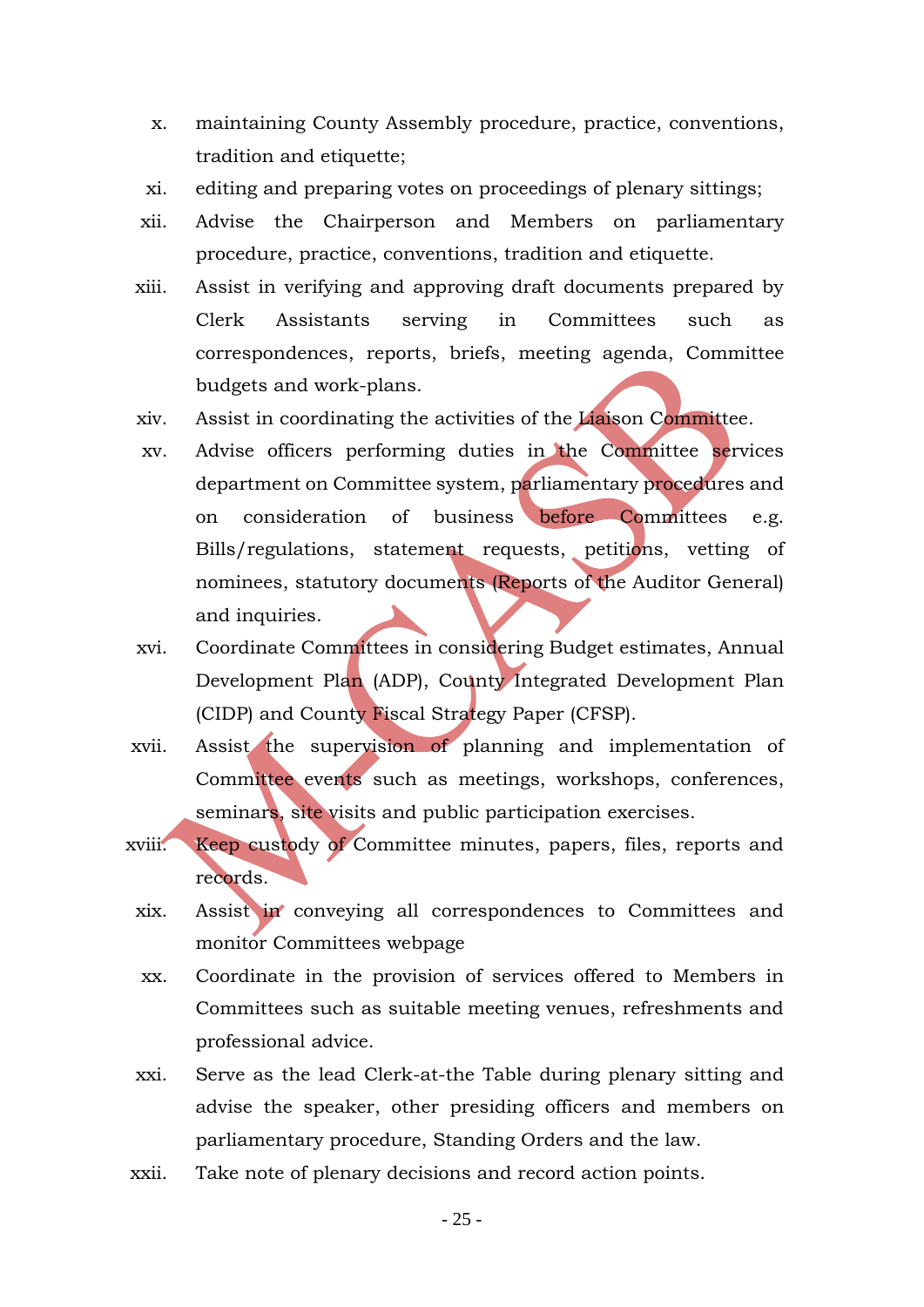- xxiii. Lead in the identification of training and development needs for Departmental staff for sharing with the Deputy Director – Legislative , Procedural and Committee Services
- xxiv. Assist in coordinating ceremonial activities such as official opening of the Assembly, swearing-in of members and address of the Governor/Senator/dignitaries.
- xxv. Review and develop policy briefs/papers on public policy issues and the Committee system for Departmental Consumption.
- xxvi. Assist in the development of the Departmental Procurement Plan.
- xxvii. Attend Assembly administrative committees e.g. Performance Management Committees, Training Committees, and events/taskforces.
- xxviii. Prepare workshop/training presentations for the Department and the Clerk.
	- xxix. Organize Departmental meetings.
	- xxx. Perform the duties of the Deputy Director Legislative, Procedural and Committee Services in his/her absence.

## **(b) Requirements for Appointment**

For appointment to this grade an officer must have:

- (i) Served in the grade of Principal Clerk Assistant or in a comparable position for a minimum period of three (3) years;
	- (ii) Bachelor's degree in any of the following Social Sciences: Economics, Public Administration, Human Resource Management, Law, Communication, Business Administration, Education, Commerce or its equivalent qualification from a recognized institution;
	- (iii) Master degree in any Social Science, Law or its equivalent from a recognized institution;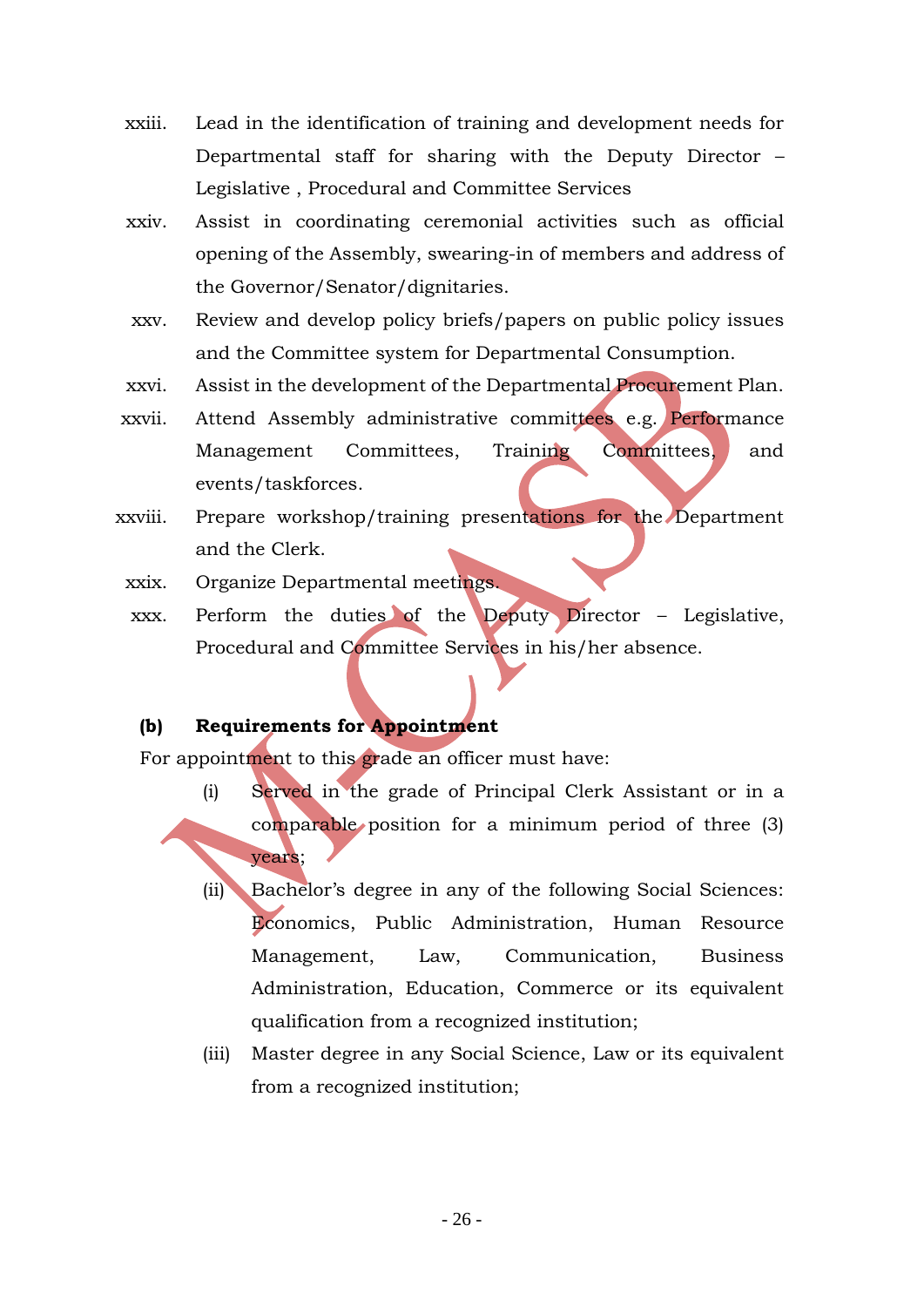- (iv) Certificate in Strategic Leadership Development Programme lasting not less than six (6) weeks from a recognized institution;
- (v) Membership to a Professional body recognized in Kenya and of good standing;
- (vi) Certificate in computer application skills;
- (vii) the requirements of Chapter six of the Constitution; and
- (viii) Shown merit and ability as reflected in work performance and results.

## <span id="page-26-0"></span>**LIBRARIAN I, JOB GRADE "K"/CASB 9: ONE (1) POST - V/NO. CAM/HR/12/2022**

#### **a) Duties and Responsibilities**

Duties and responsibilities will entail:

- i. Managing enquiries about library facilities;
- ii. Sourcing for information materials/publications, books, newspapers and magazines and maintaining their records;
- iii. Ensuring that books and other library materials are well arranged on the shelves;
- iv. Preparing informational materials in variety of formats (e.g. print, electronic, etc.) for public use;
- v. Ensuring that new library materials and stock are recorded in the register;
- vi. maintaining records and registers for the library borrowers;
- vii. Performing records appraisal and propose disposal /refurbishment decision;
- viii. maintaining library issues and receipts;
- ix. managing information materials such as books, videos, journals etc;
- x. updating catalogues;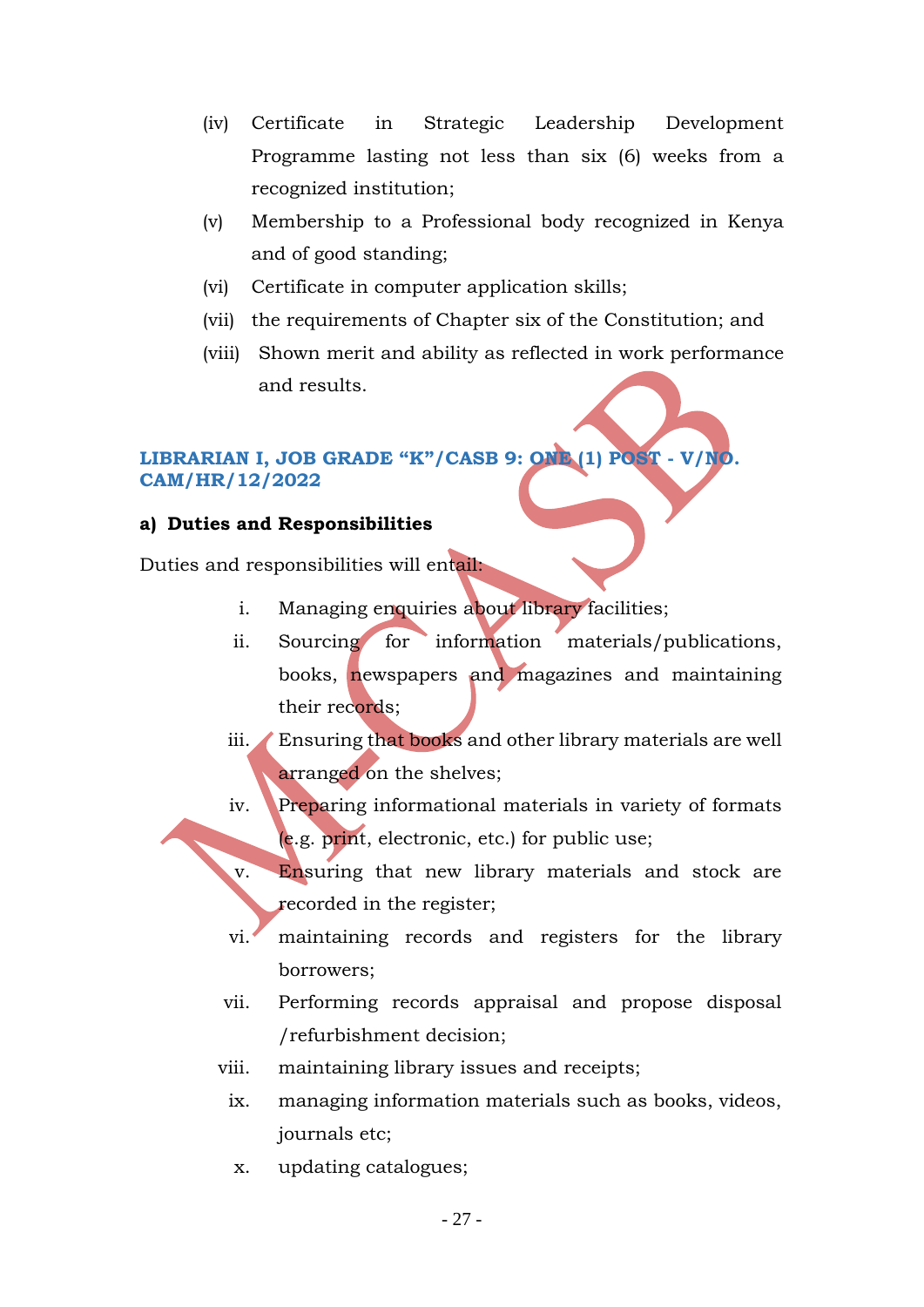- xi. shelving new and returned books and other information materials;
- xii. photocopying and circulating published articles;
- xiii. receiving and compiling requisitions;
- xiv. sourcing for information materials/publications, books, newspapers and magazines and maintaining their records;
- xv. sorting, indexing and filing information materials /publications;
- xvi. retrieving information from the library for use by clients;
- xvii. levying fines for overdue, damaged or lost information material; and
- xviii. documenting and archiving/preserving information resources.

### **b) Requirements for Appointment**

For appointment to this grade, an officer must have:

- i. Served in the grade of Librarian II or a comparable position for a minimum period of three (3) years;
- ii. Bachelor's degree in any of the following disciplines: Library Studies, Information Sciences or any other equivalent qualification from a recognized Institution;

## **OR**

- i. Bachelor's degree in Social Sciences with a Post Graduate Diploma in any of the following disciplines: Library Studies, Library Science, Information Science or equivalent qualification from a recognized Institution;
- ii. Proficiency in computer applications;
- iii. Certificate in Senior Management Course lasting not less than four (4) weeks from a recognized institution;
	- **and**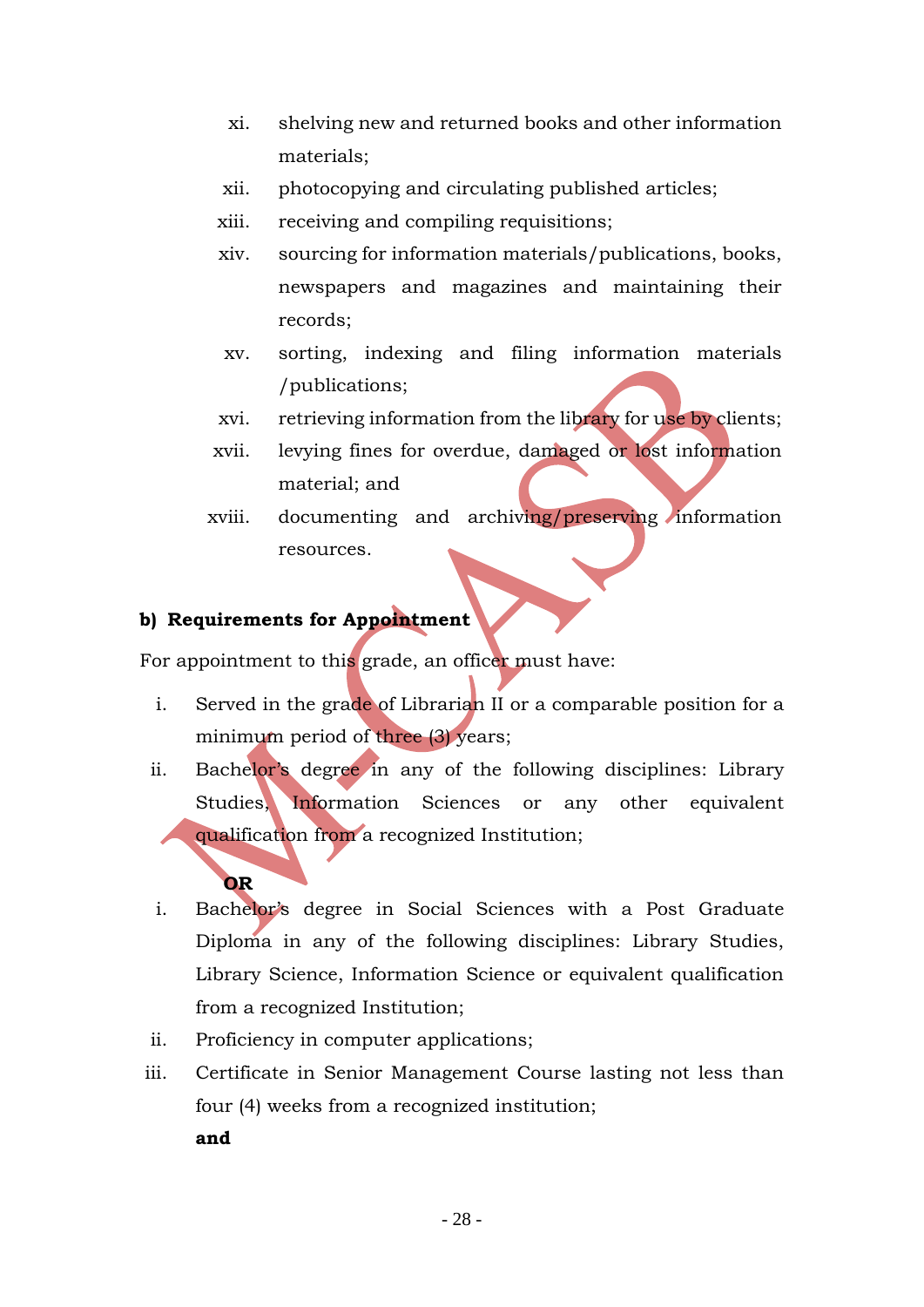iv. Shown merit and ability as reflected in work performance and results.

## <span id="page-28-0"></span>**ICT OFFICER I, JOB GRADE "K"/CASB 9: ONE (1) POST - V/NO. CAM/HR/13/2022**

## **(a) Duties and Responsibilities**

Duties and responsibilities will entail:

- i. Supervising officers under him/her;
- ii. developing hardware and software specifications;
- iii. designing, recommending and evaluating systems;
- iv. maintaining and documenting standards of systems; maintaining support developing hardware and software specifications;
- v. Ensuring fast response and resolutions to ICT incidences;
- vi. developing and implementing systems; undertaking upgrading of software; updating and keeping inventory on Information Communication Technology activities;
- vii. designing, recommending and evaluating systems;
- viii. implementing, maintaining and documenting standards of systems;
	- ix. maintaining support systems and training of users;
	- x. Repairing and maintaining of Information Communication Technology equipment.
- xi. Ensure continuous operations of the help desk services supporting the County Assembly;
- xii. Assisting in feasibility study;
- xiii. Installation and configuring of computer hardware, software, networks, printers and scanners as per specifications of ICT standards.

## **(b) Requirements for Appointment**

For appointment to this grade, an officer must have:

- i. Served in the grade of Information Communication Technology Officer II or a comparable position for a minimum period of three (3) years;
- ii. Bachelor's degree in any of the following disciplines: Computer Science, Information Technology, Business Information Technology or any other equivalent qualification from a recognized institution; and
- iii. Demonstrated merit and ability as reflected in work performance and results.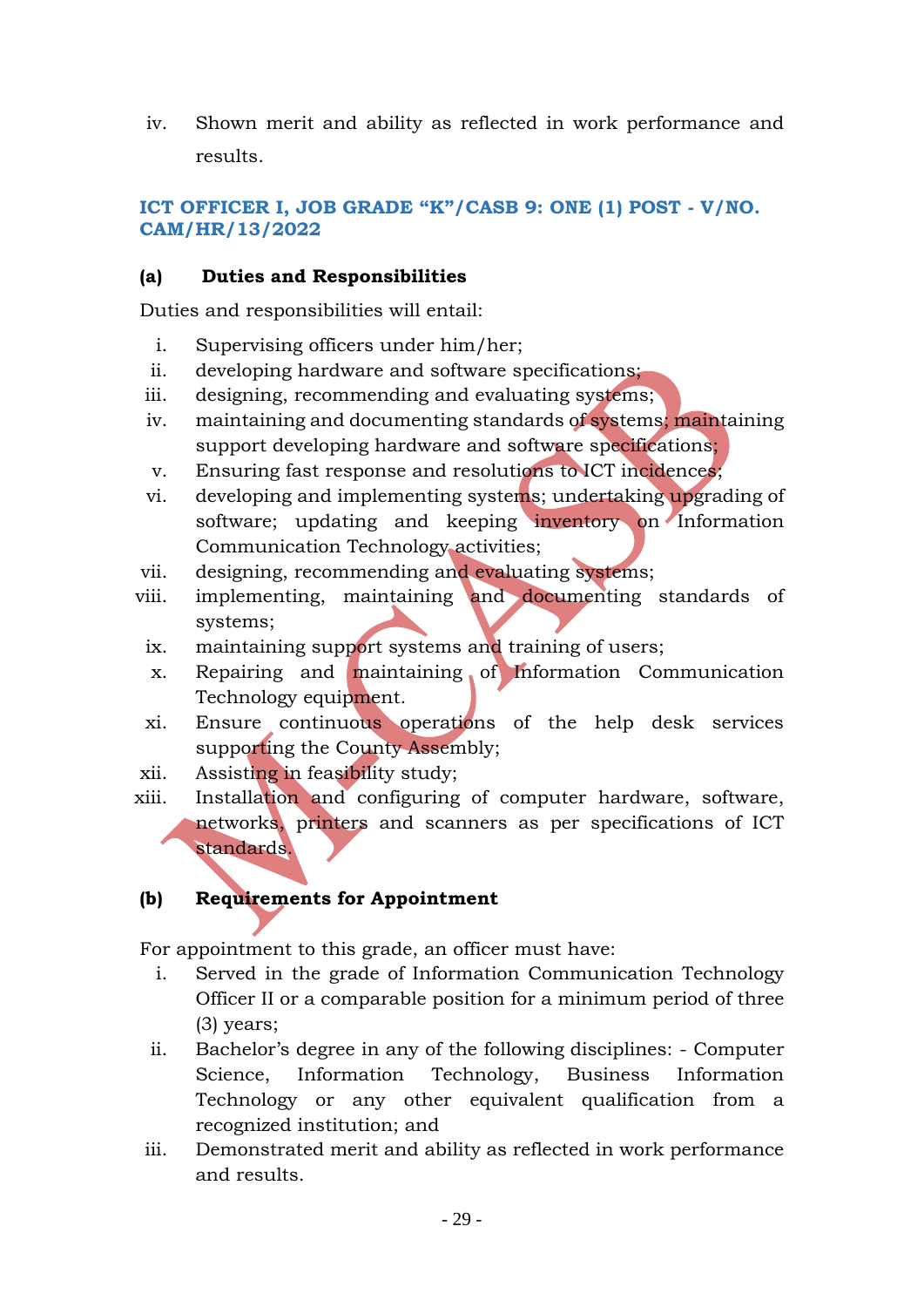### <span id="page-29-0"></span>**SENIOR SERJEANT-AT-ARMS, JOB GRADE "M"/CASB 7: ONE (1) POST - V/NO. CAM/HR/14/2022**

### **a) Duties and responsibilities**

Duties and responsibilities will entail:

- (i) Ensuring safe custody of the mace;
- (ii) Ensuring safety and security of the assembly premises, firearms and members of the county assembly;
- (iii) Controlling of authorized parking to ensure order and security in the county assembly premises;
- (iv) Performing chamber and ceremonial duties as per the laid down guidelines;
- (v) Receiving visitors and suppliers to the assembly and directing them to the respective staff or department in the county assembly;
- (vi) Ensuring that CCTV cameras are functional and are well manned;
- (vii) Ensuring that conference facilitation are availed and secured especially when committee goes out of the assembly; and

(viii) Implement departmental plans and budget.

## **b) Requirements for Appointment**

For appointment to this grade, a candidate must have:

- (i) served in the grade of Sergeant At Arms for at least three (3) years OR in the disciplined forces for a period of not less than five (5) years in a commensurate position;
- (ii) Bachelor's Degree in Security Management /Investigations, Criminology and Forensic studies from a recognized institution;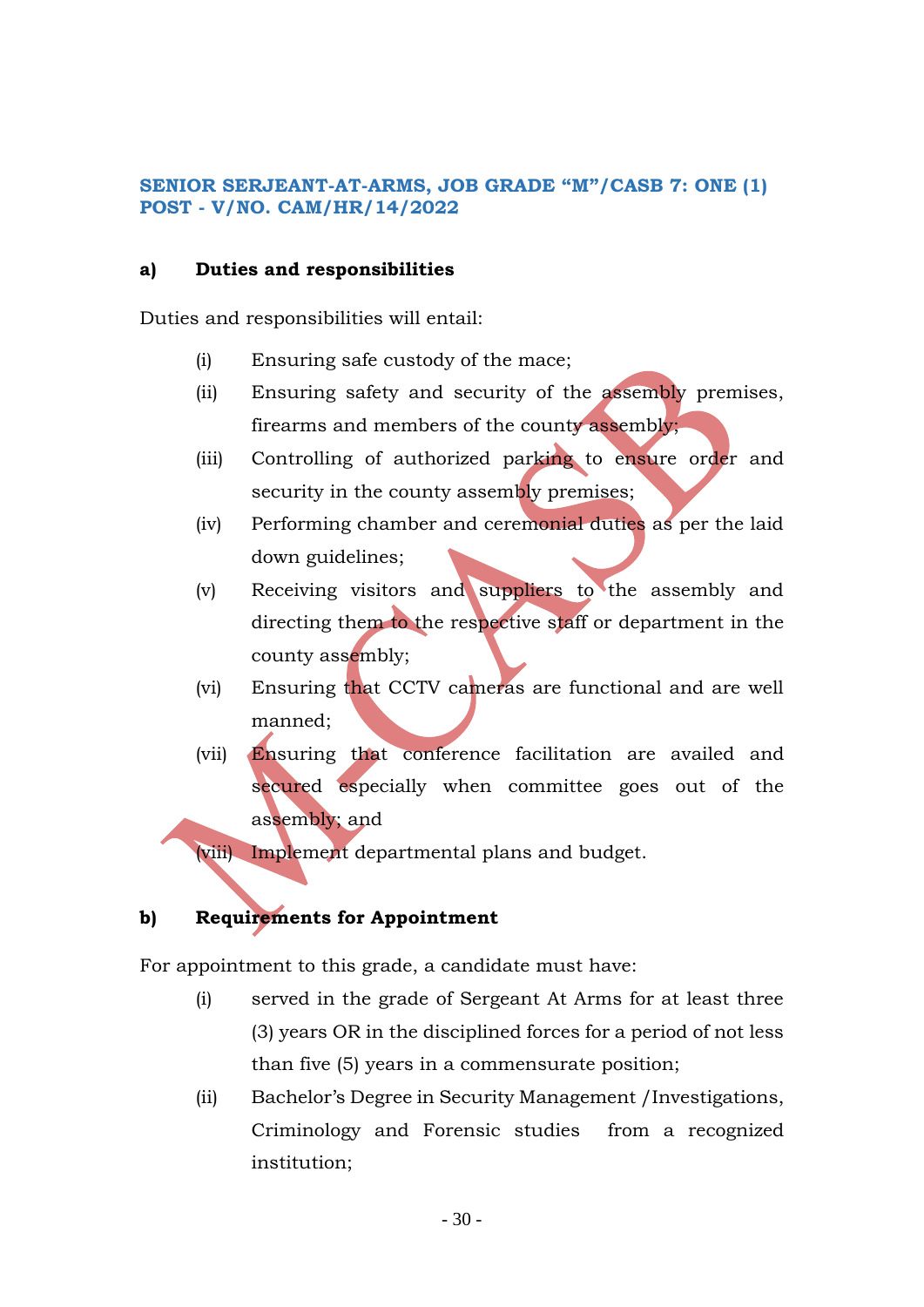- (iii) Certificate in Management Course not lasting less than four weeks from a recognized institution;
- (iv) Certificate in firefighting and first aid;
- (v) An exemplary service certificate;
- (vi) A valid certificate of good conduct;
- (vii) A Paramilitary/Military Training qualifications; and
- (viii) Shown merit and ability as reflected in work performance and results.

## <span id="page-30-0"></span>**SERJEANT-AT-ARMS, JOB GRADE "L"/CASB 8: TWO (2) POSTS -**

#### **V/NO. CAM/HR/15/2022**

**a) Duties and responsibilities**

Duties and responsibilities will entail:

- a) Supervision of junior staff in the designated unit;
- b) Routine inspection of the fire equipment and provide reports;
- c) Implement plans for organised security drills;
- d) Update senior officers on emerging security critical incidences;
- e) Implement specific instructions on custody of security items and other equipment;
- f) Undertake duties to meet desirable housekeeping standards;
- g) Performing chamber and ceremonial duties;

h) Providing fire and safety protective services;

- i) Undertake access control duties receiving visitors and suppliers to the assembly and directing them to the respective staff or department in the county assembly;
- j) Perform crowd control management duties;
- k) Perform duties towards maintenance of decorum, law and order within the precincts of the Assembly;
- l) ensuring safe custody of the mace;
- m) ensuring safety and security of the assembly premises, firearms and members of the county assembly;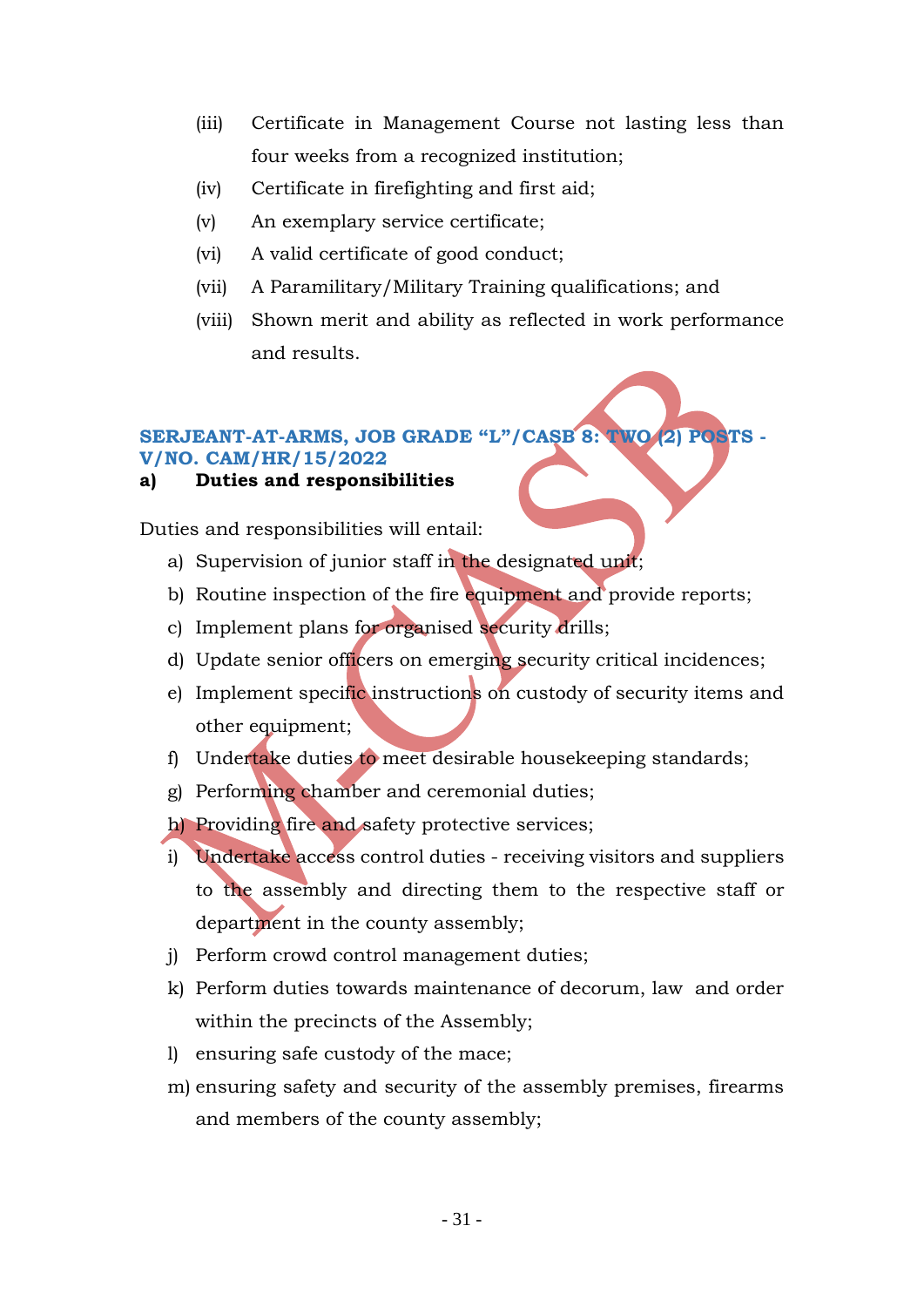- n) controlling of authorized parking to ensure order and security in the county assembly premises;
- o) ensuring cleanliness of the assembly chambers in accordance with the assembly policies and procedures;
- p) ensuring that CCTV cameras are functional and are well manned; and
- q) ensuring that conference facilitation are availed and secured especially when committee goes out of the assembly.

## **b) Requirements for Appointment**

For appointment to this grade, an officer must have:

- (i) Served in the grade of Sergeant-At-Arms I for at least three (3) years OR in the disciplined forces in a rank of not less than Chief Inspector for a period of not less than six (6) years for direct appointment;
- (ii) Bachelor's Degree in Security Management /Investigations, Criminology and Forensic studies from a recognized institution;
- (iii) Certificate in Management Course not lasting less than four weeks from a recognized institution;
- (iv) Certificate in fire-fighting and first aid;

(v) An exemplary service certificate;

(vi) A valid certificate of good conduct;

- (i) A Paramilitary/Military Training qualifications; and
- (ii) Shown merit and ability as reflected in work performance and results.

### <span id="page-31-0"></span>**CHIEF INTERNAL AUDITOR, JOB GRADE "M"/CASB 7: ONE (1) POST - V/NO. CAM/HR/16/2022**

**(a) Duties and Responsibilities**